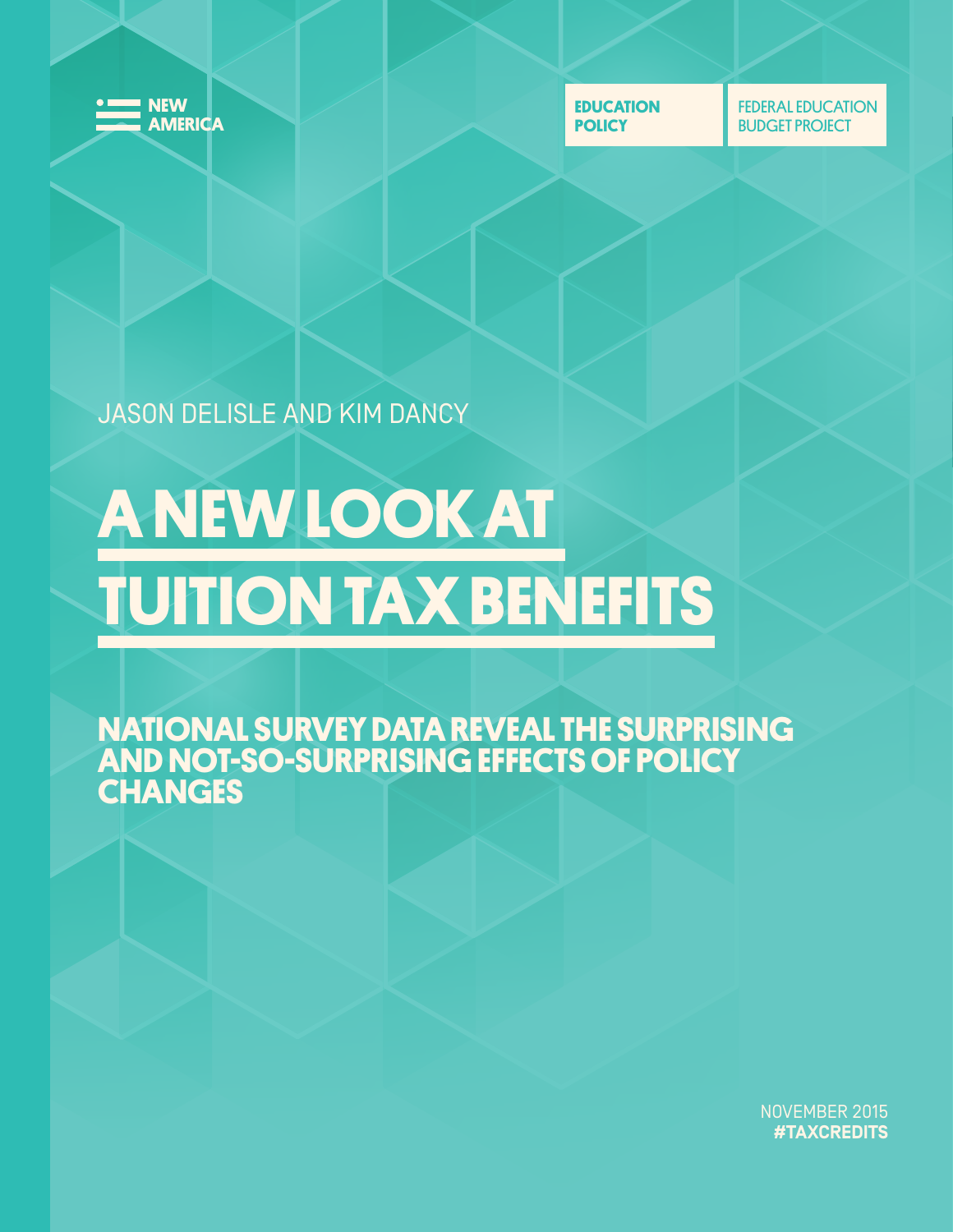#### **About the Authors**



**Jason Delisle** is the Director of the Federal Education Budget Project, which is part of the Education Policy Program at New America. Mr. Delisle is a leading expert on the federal student

loan program and federal financing for higher education. Before joining New America in 2007, Mr. Delisle was a senior analyst on the Republican staff of the U.S. Senate Budget Committee, where he played a key role in developing education legislation. Prior to that position, he served as a legislative aide in the office of Rep. Thomas Petri (R-WI). Mr. Delisle holds a master's degree in public policy from George Washington University and a bachelor's degree from Lawrence University in Appleton, Wisconsin.



**Kim Dancy** is a policy analyst with the Education Policy Program at New America, where she provides research and analysis of higher education issues, including federal funding for

education programs. Prior to joining New America, Ms. Dancy worked for the Georgetown University Center on Education and the Workforce, where her work focused on the use of competency-based education in career and technical fields, as well as the alignment of educational programs with labor market needs. She holds a bachelor's degree from the University of Michigan, and a master's degree in public policy from Georgetown University.

#### **Acknowledgements**

The authors would like to thank **Ben Barrett**, who provided crucial research support in the early stages of this project. Ben is a research assistant with the Education Policy Program at New America.

#### **About New America**

New America is dedicated to the renewal of American politics, prosperity, and purpose in the Digital Age. We carry out our mission as a nonprofit civic enterprise: an intellectual venture capital fund, think tank, technology laboratory, public forum, and media platform. Our hallmarks are big ideas, impartial analysis, pragmatic policy solutions, technological innovation, next generation politics, and creative engagement with broad audiences.

Find out more at **[newamerica.org/our-story.](https://www.newamerica.org/our-story/)**

#### **About the Education Policy Program**

The New America's Education Policy Program uses original research and policy analysis to solve the nation's critical education problems, serving as a trusted source of objective analysis and innovative ideas for policymakers, educators, and the public at large. We combine a steadfast concern for low-income and historically disadvantaged people with a belief that better information about education can vastly improve both the policies that govern educational institutions and the quality of learning itself. Our work encompasses the full range of educational opportunities, from early learning to primary and secondary education, college, and the workforce. We are deeply engaged in ongoing developments in educational technology at all levels of child and adult development. We believe new organizational models have potential to achieve breakthrough levels of performance on behalf of students. And we believe that all providers of education must be held constructively accountable for the quality of their work.

Our work is made possible through generous grants from the Alliance for Early Success; the Annie E. Casey Foundation; the Bill and Melinda Gates Foundation; the David and Lucile Packard Foundation; Evelyn & Walter Haas, Jr. Fund; the Foundation for Child Development; The Heising-Simons Foundation; the Joyce Foundation; the Kresge Foundation; the Lumina Foundation; the Pritzker Children's Initiative; the William and Flora Hewlett Foundation; the W. Clement and Jessie V. Stone Foundation; and the W. K. Kellogg Foundation.

Find out more at **[www.newamerica.org/education](http://www.newamerica.org/education-policy/about-us)[policy/about-us.](http://www.newamerica.org/education-policy/about-us)**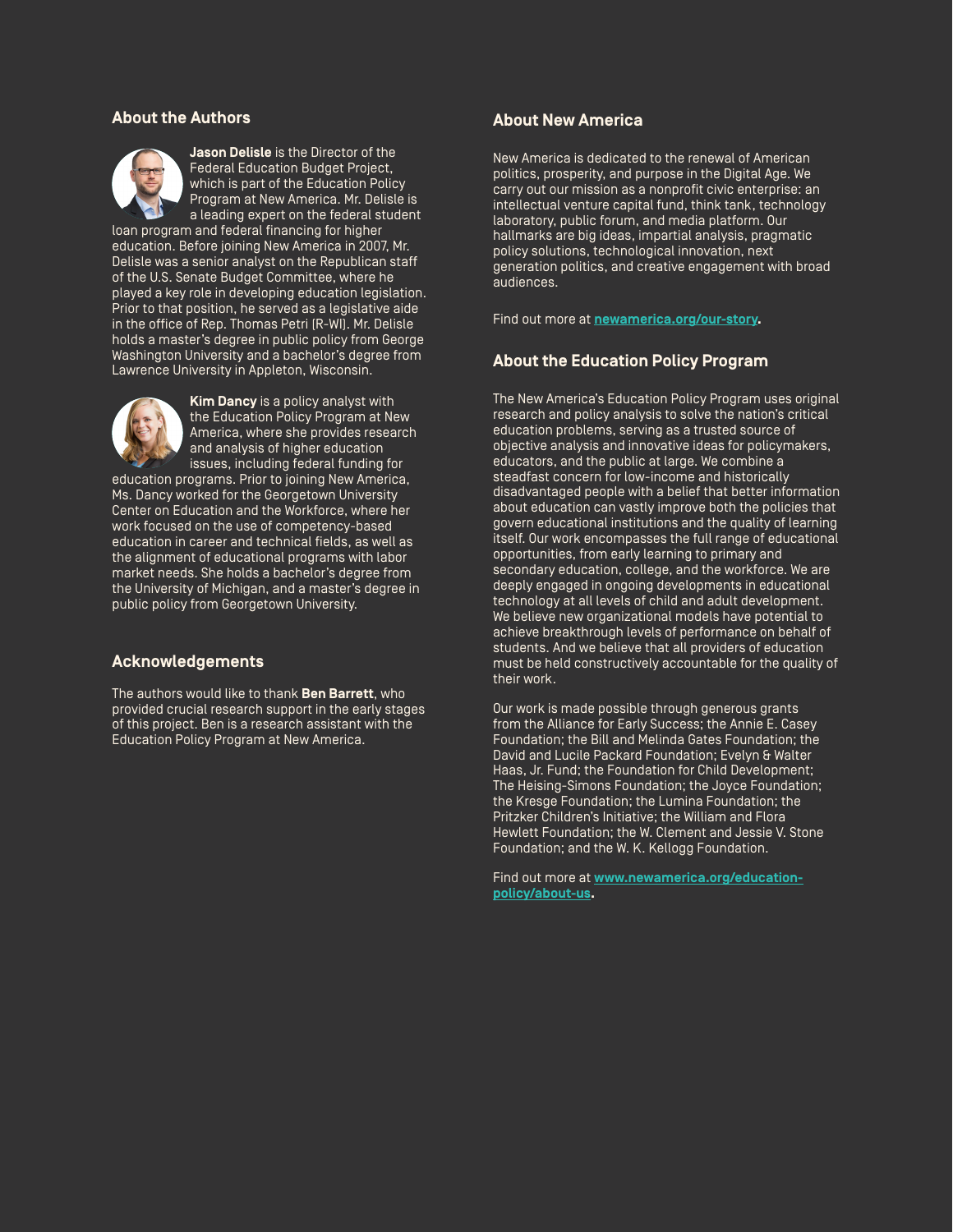### **Contents**

| Introduction                                                     |    |
|------------------------------------------------------------------|----|
| Section I: Overview of Tax Benefits 2011-2012                    |    |
| Section II: Tax Benefit Eligibility Changes, 1999-2000-2011-2012 | 18 |
| Section III: What if the AOTC had Expired by 2011-2012?          | 25 |
| Appendix: Data and Methodology                                   | 32 |
| <b>Endnotes</b>                                                  | 34 |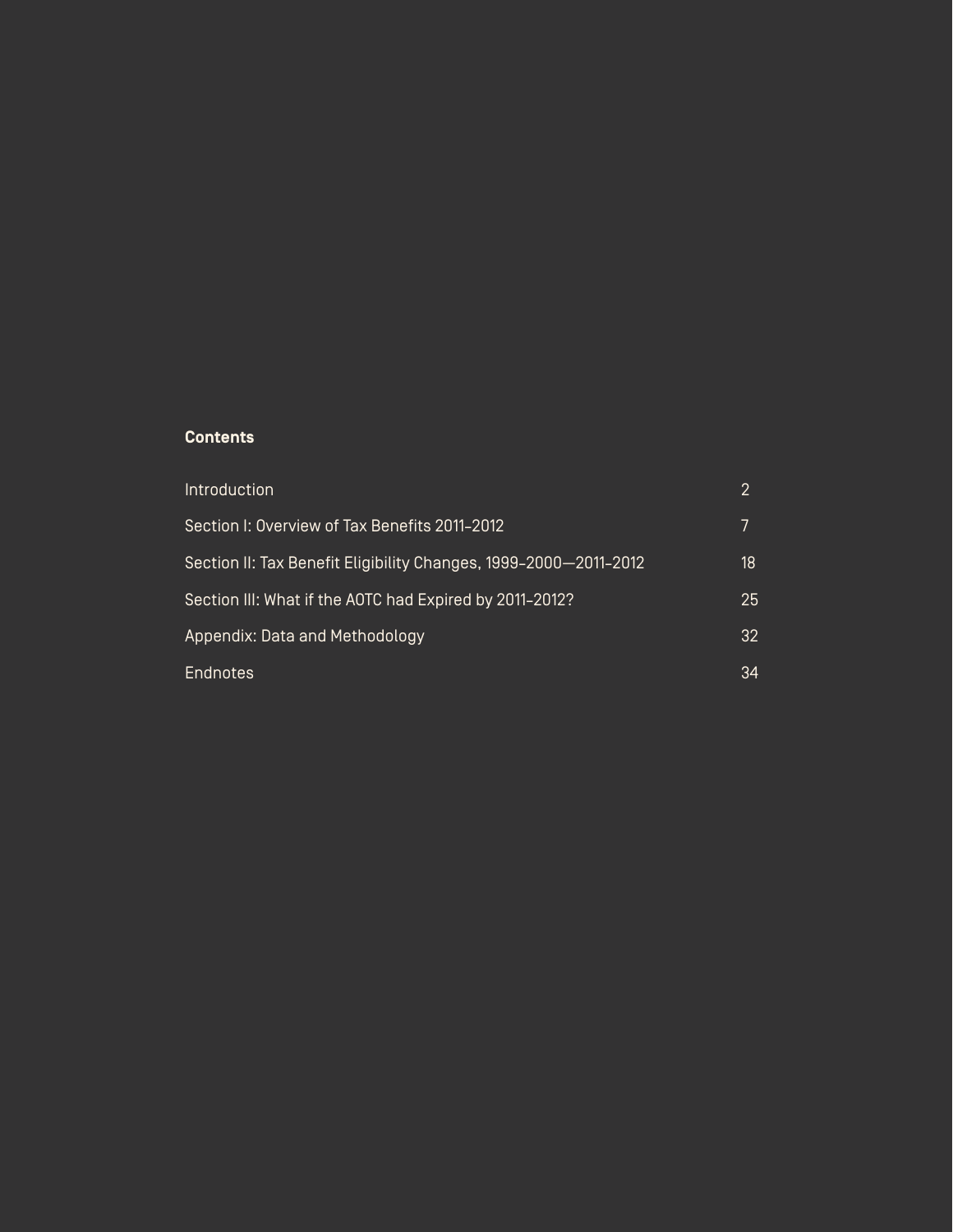# **INTRODUCTION**

One of Barack Obama's key campaign pledges in 2008 was to create a \$4,000 tuition tax benefit called the American Opportunity Tax Credit (AOTC) that would "make college affordable for all Americans."<sup>1</sup> Just weeks into his first term, President Obama signed the proposal into law, but only after Congress had trimmed it down and added in a sunset provision. The AOTC continues a trend in federal policy that started in 1997, when Congress first created two tax credits for students and families who pay college tuition and fees. The Lifetime Learning and Hope Tax Credits were designed to benefit middle class families by reducing tax liability by up to \$1,500. Multiple expansions in the income cutoffs and maximum benefits, as well as the addition of a tax deduction for tuition and fees, have made these benefits more generous and widely available.

Despite this growth, subsidizing higher education via tax benefits is not without controversy. Tax records from the Internal Revenue Service show that increasing shares of higher-income individuals claim the benefits as they have become more generous over time.<sup>2</sup> Research also raises doubts about whether these benefits encourage students to pursue further education, likely because they view tax benefits as a boost to income, rather than a price discount.<sup>3</sup> Additionally, the argument that the tax benefits pay for themselves through a high return on investment is largely without conclusive evidence.<sup>4</sup> Others have concluded that the tax benefits are complicated and should be simplified.<sup>5</sup>

There are other unintended consequences and surprising effects of recent changes to the tax benefits. In this paper we use nationally representative survey data from the U.S. Department of Education, the quadrennial National Postsecondary Student Aid Study (NPSAS), to estimate the tax benefits that undergraduates were eligible to claim for the academic years 1999–2000, 2003–04, 2007–08, and 2011–12. This allows us to examine how the benefits have changed over time and how eligibility is distributed among the undergraduate population. The study

builds on existing research by allowing us to focus on undergraduates only. It explores the characteristics of those who cannot claim benefits, reveals how eligibility and benefit amounts differ based on the type of school a student attends, and shows how tax benefits interact with other forms of financial aid.

The results show that a large share of the undergraduate population cannot claim tax benefits, something the AOTC did little to change. The results also reveal that the AOTC is a boon to students attending for-profit schools and does little for students attending community colleges, which is likely the opposite effect its supporters intended.

To be sure, our approach has its own limitations. Estimating tax benefits using survey data cannot show what share of eligible students claim benefits, and the data do not represent actual behavior or take-up rates.<sup>6</sup> We do, however, take steps to ameliorate that limitation, mainly by excluding students and families who did not file federal tax returns but otherwise would be eligible for a benefit. We are careful to point out that this work reflects eligibility for tax benefits, not take-up rates. Our approach reflects eligibility for a tax filer's optimal tax benefit. Tax filers can only claim one benefit per year, per student, although they are often eligible for more than one. In reality, students and families do not always maximize their benefits. We calculate and report tax benefits for dependent undergraduates according to the parents' and student's combined income and the parents' marital status. For independent students we use the student's household income and marital status. Additional technical details are included in the data and methodology appendix.

#### **Summary of Key Findings**

● About 40 percent of undergraduate students are ineligible for any tuition tax benefit because they do not pay tuition or do not file taxes. Most of these families (63.5 percent) do not have any tuition or fee expenses net of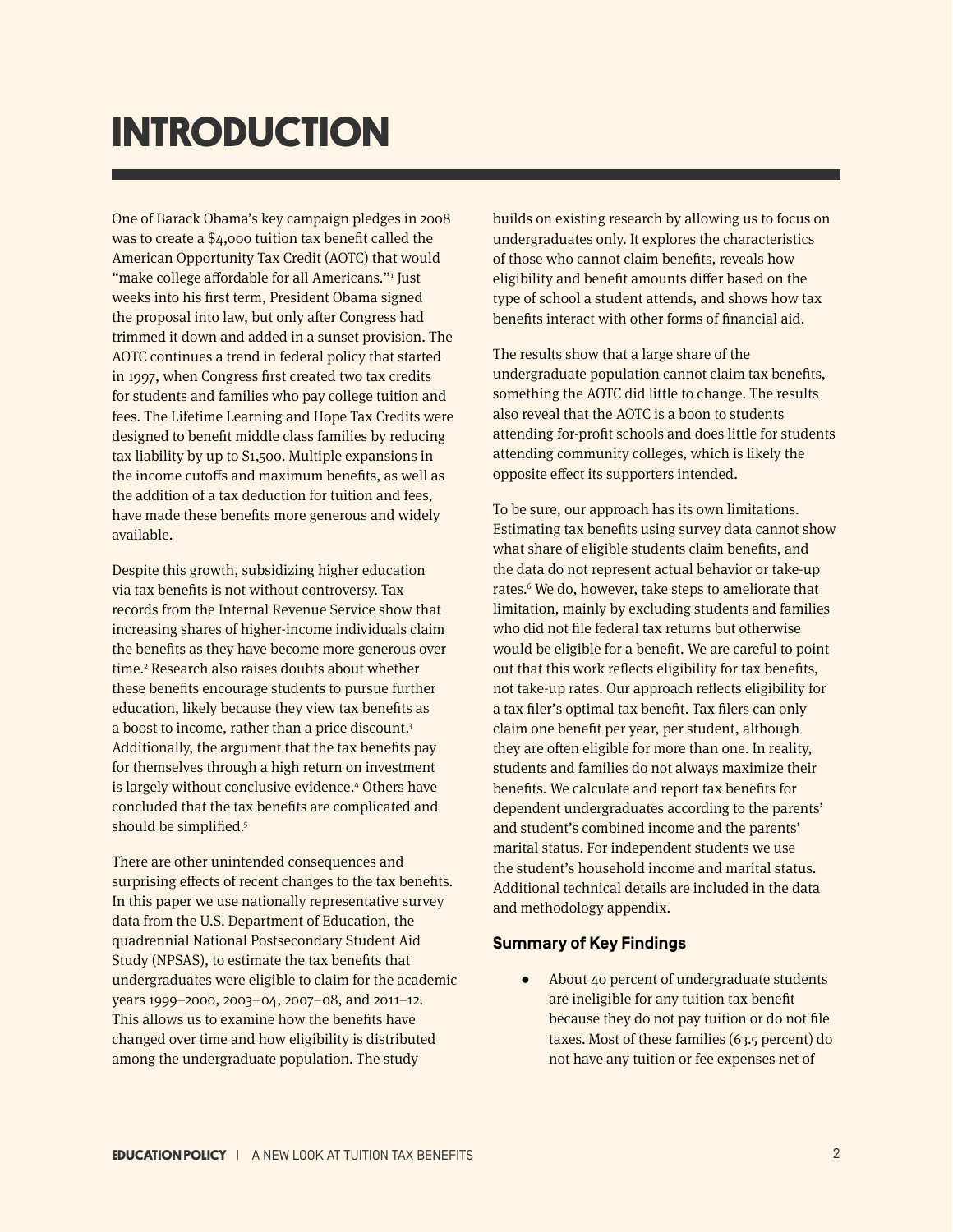other grants and scholarships and therefore have no expenses to offset. About 31 percent of those ineligible for a benefit did not file federal income taxes, making them ineligible to claim any credits under our methodology. There is some overlap between these two groups. Many of these students attend community colleges, and a majority of them earn less than \$30,000 per year.

The refundable feature of AOTC did not meaningfully add to the number of students eligible for a tax benefit. Low-income students are less likely to owe any federal taxes and more likely to receive need-based financial aid. This aid often reduces tuition to the point that students can no longer claim a credit. Put another way, there is a significant overlap between students with no federal tax liability and those who pay no tuition. This group is ineligible for a credit whether refundable or not because they have no tuition expenses to offset. The refund is moot

because a lack of income tax liability is not what excludes them from a tax benefit.

- ● Lawmakers' efforts to make the AOTC partially refundable boosted benefits to students attending for-profit institutions most. Fifty-five percent of the dollars available through the refundable benefit are available to students attending for-profit schools, despite making up just 12.9 percent of undergraduate enrollment. Of students eligible for any tax benefit who attend forprofit schools, the average refundable portion is \$542. The comparable amount among students at community colleges is just \$91.
- Pell Grants offset tax benefit eligibility nearly dollar for dollar for certain families. Lowincome students often receive generous aid through Pell Grants as well as other sources, which lowers the out-of-pocket tuition costs they can use to claim a tax benefit. As tax benefits have become more generous over

# Figure 1

# **Percent of Undergraduates Eligible for Any Tax Benefit and Average Benefit of Those Eligible**



Source: New America, NPSAS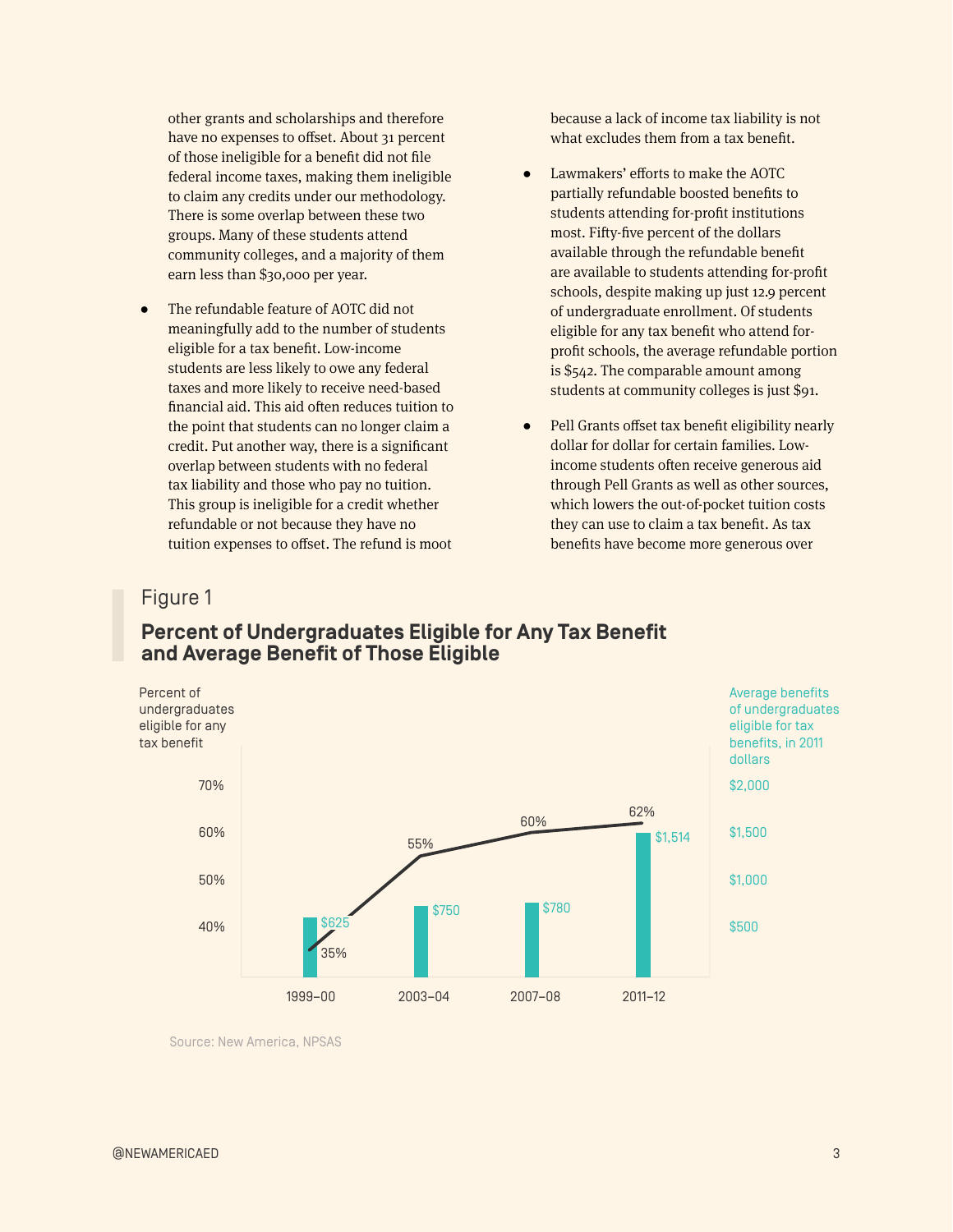time, combined tax and Pell Grant awards are now nearly even among the lowest two income groups. Relative to Pell Grants, tax benefits played a small role in federal student aid in 1999, but by 2011 grants and tax benefits had moved closer to parity.

- Students attending more expensive schools are able to claim a larger tax benefit than those in other sectors. In general, students at schools that charge higher prices, particularly for-profit and nonprofit private schools, and to a lesser extent four-year public schools, tend to qualify for larger tax benefits. This is because schools with lower prices, like community colleges, tend to have more students whose tuition expenses are largely, if not fully, covered through other aid such as grants and tuition discounts.
- AOTC nearly doubled average benefits, but did not meaningfully expand the share of the undergraduate population eligible for a tax benefit. We compare eligibility and average benefits using actual tax rules, as well as a hypothetical version in which AOTC had expired, using the same population of undergraduates. This shows that the advent of the AOTC, which made benefits refundable for the first time and increased income limits to \$180,000, also dramatically increased the maximum benefit each tax filer could claim. While these changes did not meaningfully expand the share of the undergraduate population eligible for a tax benefit, they did substantially increase the average benefit.
- Those with the highest incomes are eligible for the largest average benefits. While filers earning over \$106,000 were eligible for an average benefit of \$1,900, families earning less than \$30,000 were eligible for nearly \$800 less, on average. This is in line with findings from prior research using IRS data on what students actually claim.
- ● Income limits exclude very few families from tax benefits. Ninety-one percent of undergraduates or their parents who incur out-of-pocket tuition and fee expenses and file

taxes are eligible for a tax credit or deduction. (Out-of-pocket costs include tuition and fees financed with student loans.)

#### **Policy Implications**

#### *Who benefits from the tax credits and deduction?*

While originally designed as a middle class tax cut, the share of both low- and high-income students able to claim a tax benefit has increased over time, as has the average benefit for all groups. This has generated controversy as to whether these benefits are fair. Indeed, our research confirms that high-income families are more likely to qualify for tax benefits and their benefits are larger than average. However, the AOTC also increased the total tax benefit dollars available to families earning less than \$30,000, such that they now receive a larger share of the total benefits than any of the other three income groups in our study. This suggests that the AOTC may not be as regressive as some argue. It also shows that the AOTC provides substantial benefits to the same students that the Pell Grant program targets, but through a completely different system and process. It is worth remembering that this paper examines eligibility among families who file taxes, not take-up rates, which may show that lower-income families fail to claim these benefits.

#### *Are tax benefits redundant student aid or just too limited?*

A sizeable number of undergraduates—many of whom are low-income—cannot claim a tax benefit because they do not pay tuition or fees. On the one hand, this suggests that our higher education finance system is working well. Many students already receive enough aid to fully cover their tuition and fees, and cannot gain any further resources through tax benefits. On the other hand, these students are incurring living expenses, but cannot claim a tax benefit to offset them. Some may see this as more evidence that policymakers should eliminate tax benefits altogether in favor of providing more grant aid. Alternatively, the Obama administration recently suggested that students should be aware that they might use their grant aid for living expenses, but pay tuition out-of-pocket (or with loans). That way they receive their full grant aid and are eligible for a tax benefit. However, tax rules treat any grant aid applied toward a student's cost of living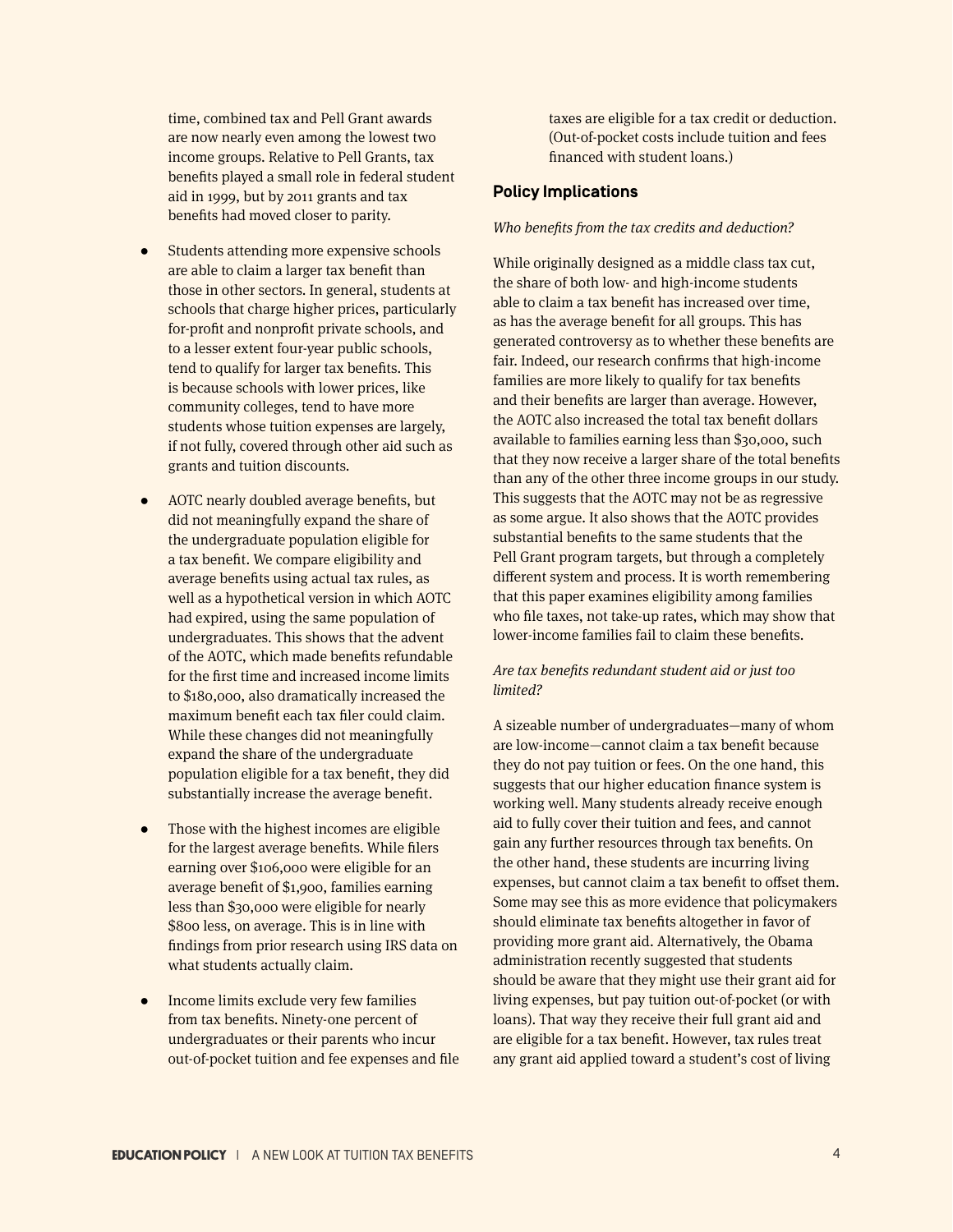**The results show that a large share of the undergraduate population cannot claim tax benefits, something the AOTC did little to change**

as taxable income, creating complicated financial tradeoffs.7 The IRS has indicated that many students fail to optimize their tax benefits and grant aid, though the exact scope of the problem is unknown.

#### *What are the implications of a refundable benefit?*

The \$1,000 refundable benefit under AOTC greatly expanded the average benefit available to the lowest income families. However, 55 percent of the refundable benefits are available to students who attend forprofit schools. Some of the biggest proponents of the tax benefits are highly critical of these schools. Meanwhile, very few of the benefits are available to students attending community colleges, due to the low prices that these institutions charge. This new information may change the policy debate about the merits of tuition tax benefits.

#### *Should tax benefits apply differently to different types of students?*

The AOTC provides the most generous benefits, but is available only to students enrolled in the first four years of a degree program who are attending at least half time. Students who do not meet those criteria are still eligible for other tax benefits, but can claim a much smaller benefit. About 10 percent of undergraduates, many of whom attend community colleges, would be eligible for a much larger benefit without these restrictions.

#### *Should policymakers let the tax benefits expire?*

The AOTC is set to expire after tax year 2017. In that event, the share of undergraduates eligible for a benefit barely changes, although the average benefit

would be much smaller. If policymakers extend the AOTC, they may have new impetus to let the tuition and fees deduction ("the deduction") expire.<sup>8</sup> Our analysis shows that if the AOTC is available, only 1.9 percent of the undergraduate population benefits from the deduction, far fewer students and families than lawmakers likely realize. Even if the AOTC did expire, the deduction still has very limited reach among undergraduates. Only 8 percent of undergraduates are able to optimize their benefits by claiming the deduction instead of the Hope Tax Credit ("Hope Credit") and the Lifetime Learning Credit ("Lifetime Credit").

The remainder of this report is presented as a set of annotated graphics organized into three sections. The first examines tax benefit eligibility in 2011–12. The second shows how tax benefit eligibility has changed over time beginning with the 1999–2000 school year. The final section compares how tax benefit eligibility would change if the AOTC had expired.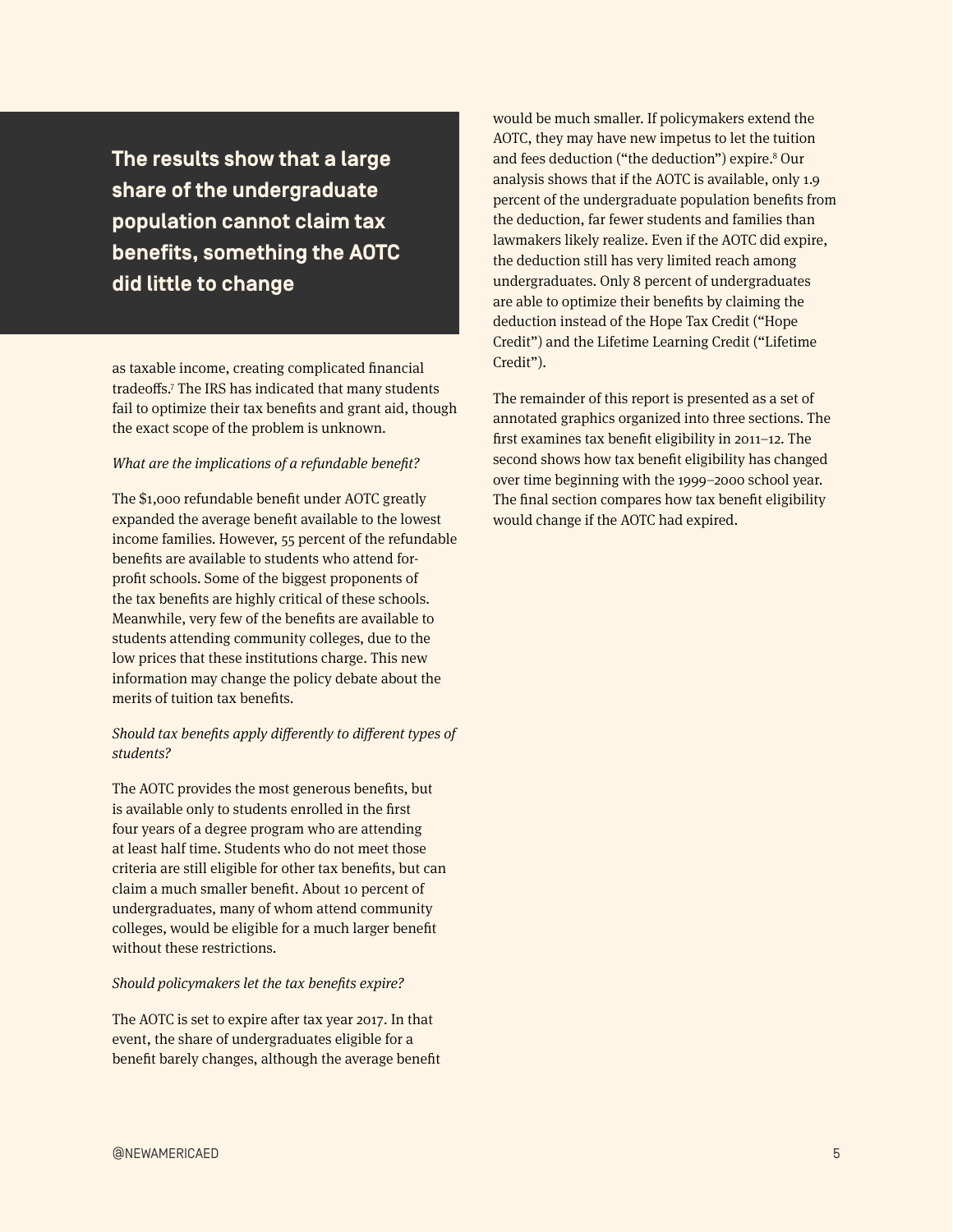# Information Box **Summary of Federal Tuition Tax Benefits**

All benefits are described according to tax year 2011. Students, families, and parents of dependent students can claim the benefits for tuition and fees and sometimes other related expenses, but not housing or food. Tuition and fees financed with loans are still considered eligible expenses for claiming the benefits. Tax filers can only claim one benefit per year, per student, but they may meet the eligibility criteria for multiple benefits.

**Hope Tax Credit** is available to undergraduates enrolled in their first or second year of a degree program and attending at least half time. Lawmakers recognized that the majority of undergraduates were in their first two years of a degree program, and added this requirement to help limit costs when the benefit was first created. Students, or their parents if they are dependents, can claim a credit up to \$1,800, or 100 percent of the first \$1,200 in tuition and fees and 50 percent of the next \$1,200. The credit is permanently authorized in current law, although lawmakers have suspended it while the more generous American Opportunity Tax Credit is available through tax year 2017. When that benefit expires, the Hope Credit will again be available. Had the AOTC not existed in 2011–12, those with an Adjusted Gross Income of less than \$51,000 (\$102,000 for married filers) could claim the full Hope Credit while those earning more, but less than \$61,000 (\$122,000), would have been eligible for a partial credit as the benefit is phased out.

**American Opportunity Tax Credit** replaced the Hope Credit in 2009, and expanded eligibility to undergraduates in their first four years of school who are enrolled in a degree program at least half time. These students may receive a credit up to \$2,500, or 100 percent of the first \$2,000 in tuition in fees and 25

percent of the next \$2,000. Up to \$1,000 of this credit is refundable, meaning the tax filer can claim it even if she has no tax liability to offset. Eligibility for the full AOTC is capped for single tax filers earning \$80,000 (\$160,000 for married filers). Those earning up to \$90,000 (\$180,000) can claim a partial benefit under a phase-out provision. The AOTC expires after the 2017 tax year.

**Lifetime Learning Tax Credit** allows filers to reduce their federal taxes up to \$2,000. The credit is equal to 20 percent of the first \$10,000 in tuition and fee expenses. Income limits are indexed to inflation, and are set at \$51,000 or (\$102,000 for married filers) for the full benefit; those earning above those amounts but less than \$61,000 (\$122,000) are eligible for a partial credit as the benefit is phased out. As the name implies, it is meant to facilitate "lifetime learning" by providing tax benefits to students beyond their second year of school, complementing the Hope Credit.<sup>9</sup>

**Tuition and Fees Deduction** allows students or families to deduct up to \$4,000 in tuition and fees from their incomes, reducing taxes by their marginal tax rates (e.g., 25 percent of \$4,000 for those in the 25 percent tax bracket). Students and families do not need to itemize deductions to claim it. Income eligibility is capped at \$65,000 (\$130,000 for married filers). Above these limits a partial deduction of up to \$2,000 is available for those with incomes less than \$80,000 (\$160,000). The benefit has been available since 2002. It has always been temporarily authorized, but extended multiple times. The last extension made the credit available through 2014; tax filers will not be able to claim the deduction in 2015 unless Congress acts to extend it.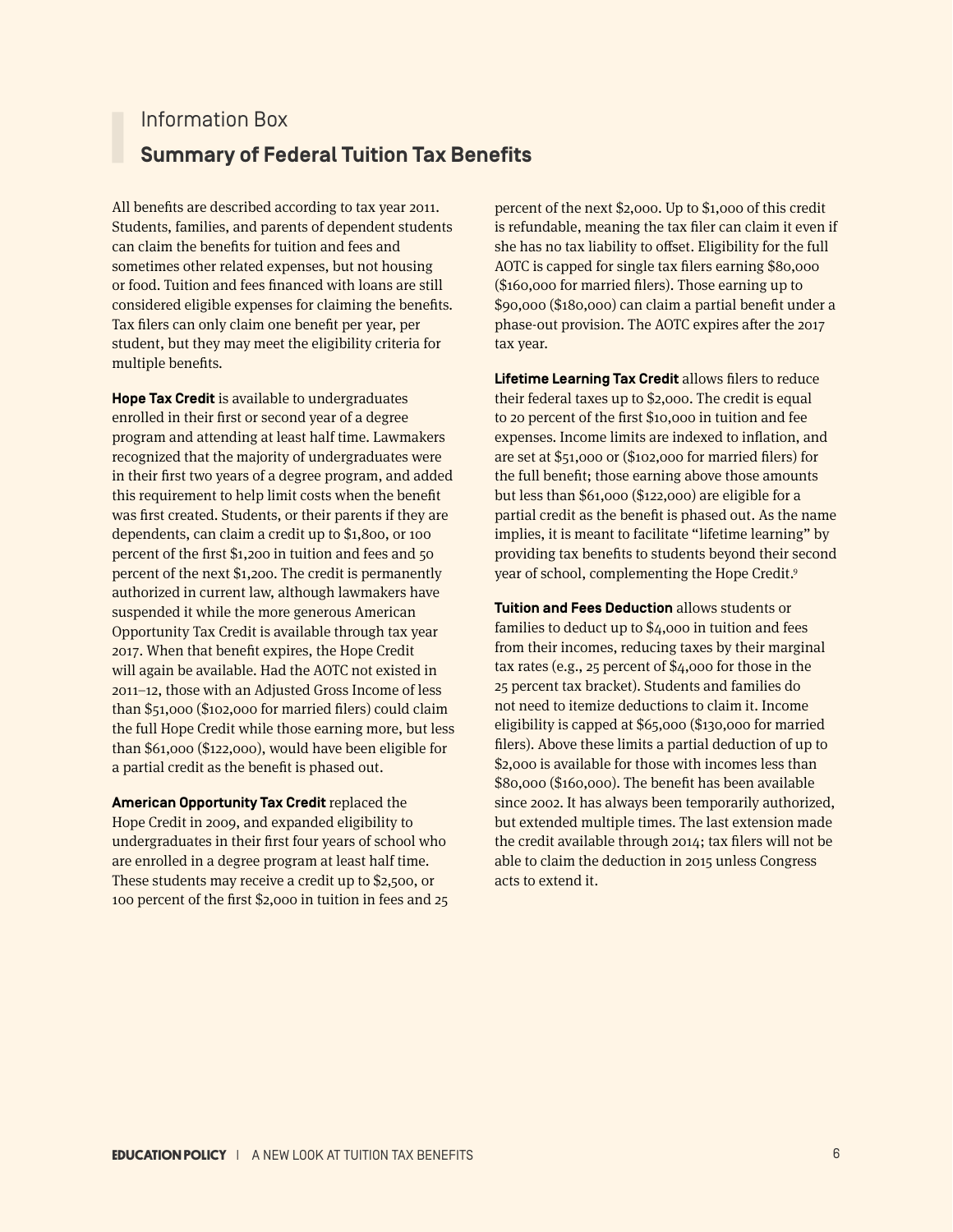# **SECTION I: OVERVIEW OF 2011–2012 TAX BENEFITS**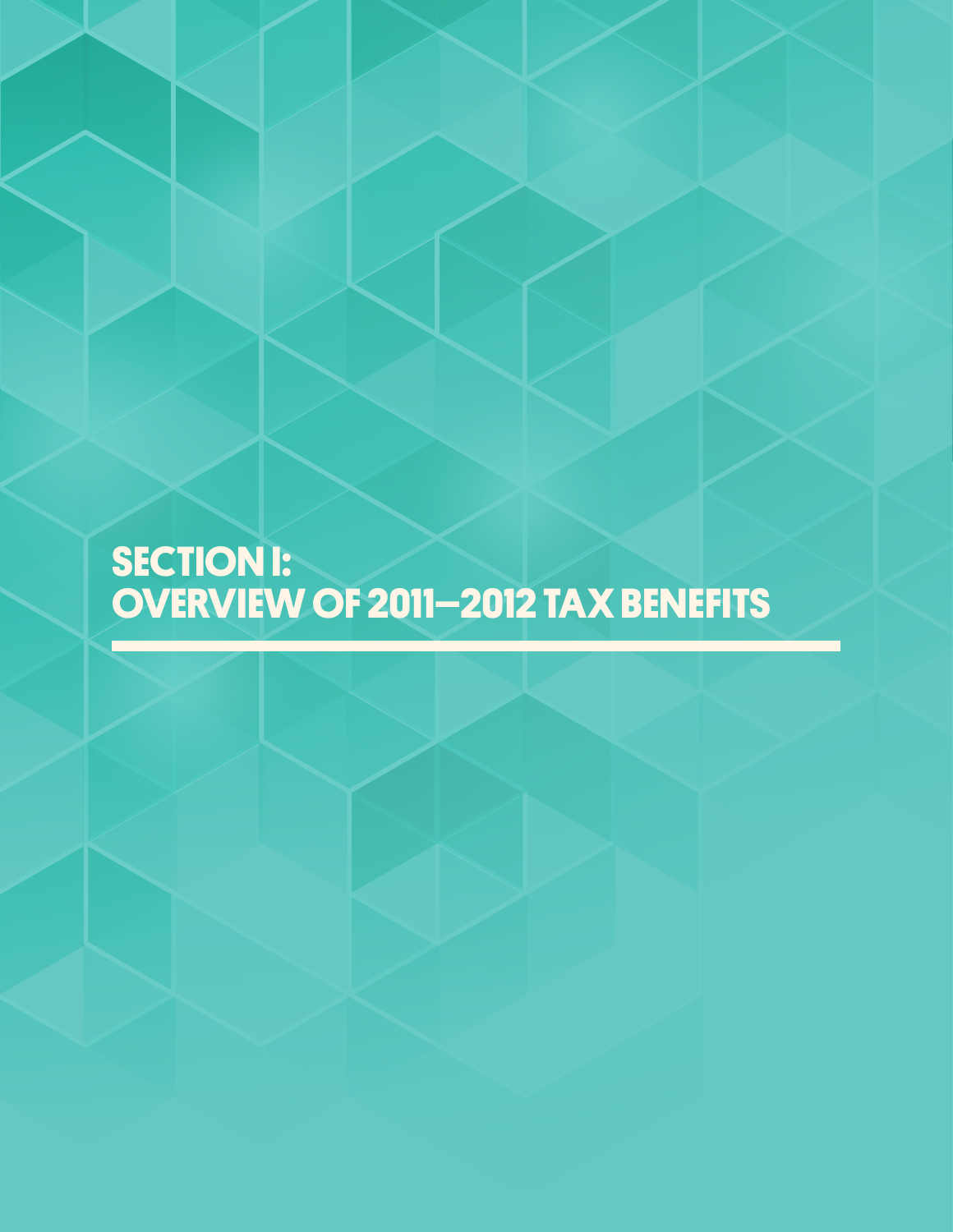# **Tax Benefit Eligibility of all Undergraduates, 2011–2012**



**Ineligible Undergraduates, by Income Group**



**Ineligible Undergraduates, by School Type**



Who is Eligible for a Tax Benefit:

- Over half of undergraduate students were eligible to claim the AOTC in 2011–12, and a relatively small number of them benefit from the Lifetime Credit or the deduction. Nearly four in ten undergraduates were ineligible for any of the three tax benefits. (Figure 2)
- ● Students whose family incomes are too high to qualify are the smallest subset of those ineligible for a benefit. Only 4.6 percent of undergraduates are ineligible for a tuition tax benefit because their incomes exceed an eligibility cutoff.
- ● Students who did not file taxes or who did not have tuition costs—categories that are not mutually exclusive—account for the vast majority of ineligible students. Specifically, 63.5 percent of ineligible students did not have any tuition costs to offset. These students were predominantly low-income and received other forms of aid, such as grants or tuition discounts, and therefore had no out-of-pocket tuition costs to claim against the credit.<sup>10</sup> About 31 percent of ineligible students did not file federal income taxes and, under our methodology, are excluded from eligibility.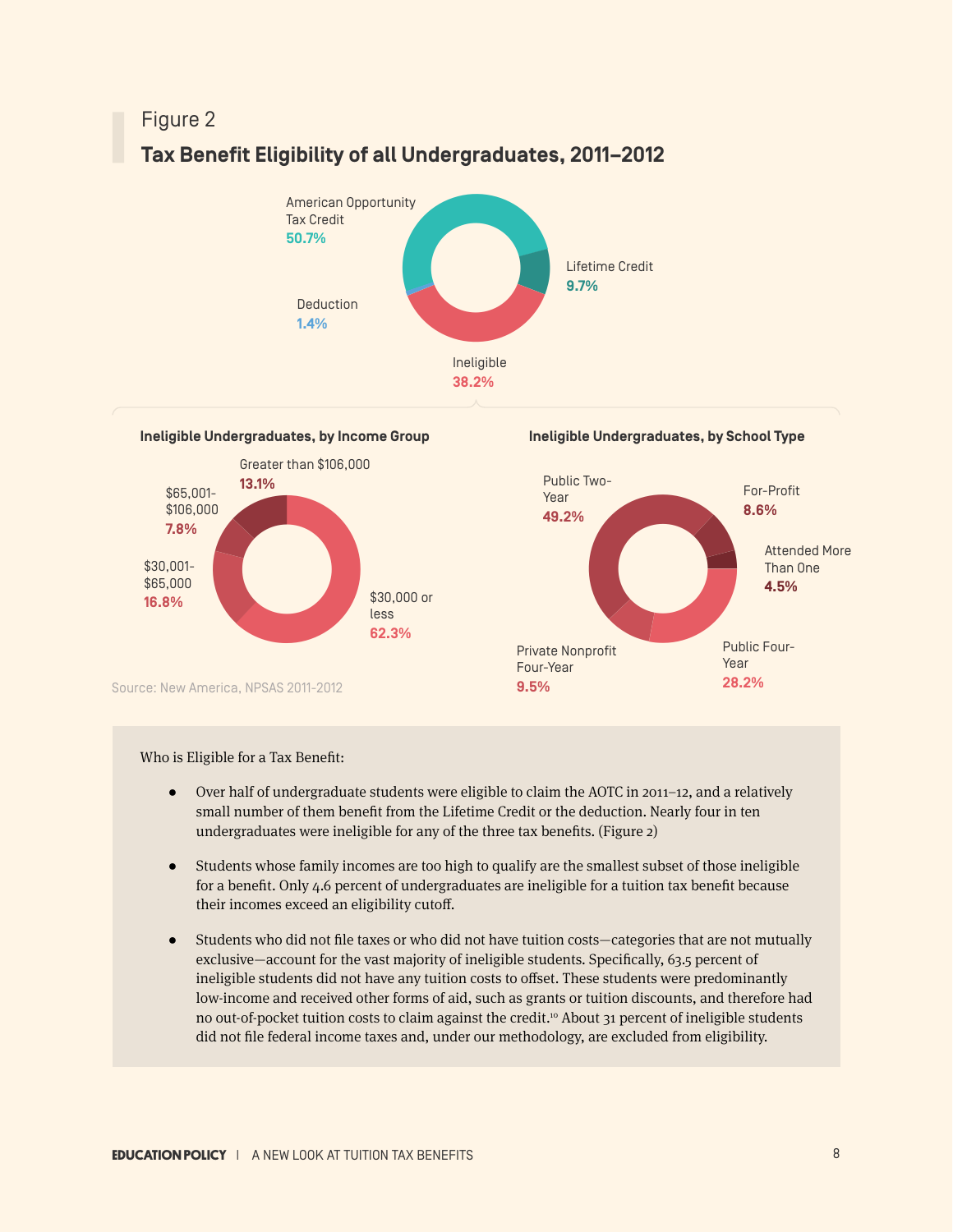## Table 1

# **Optimal Tax Benefits of Eligible Undergraduates, by Income Group, 2011–2012**

|                        | <b>American</b><br><b>Opportunity</b><br><b>Tax Credit</b> | <b>Lifetime</b><br><b>Credit</b> | <b>Deduction</b> | <b>Total</b> |
|------------------------|------------------------------------------------------------|----------------------------------|------------------|--------------|
| \$30,000 or Less       | 78%                                                        | 22%                              | $0\%$            | 100%         |
| Avg. Benefit           | \$1.375                                                    | \$269                            | \$0              | \$1,132      |
| \$30,001-\$65,000      | 82%                                                        | 16%                              | 2%               | 100%         |
| Avg. Benefit           | \$1.935                                                    | \$524                            | \$393            | \$1,676      |
| \$65,001-\$106,000     | 86%                                                        | 11%                              | 3%               | 100%         |
| Avg. Benefit           | \$2,058                                                    | \$603                            | \$313            | \$1,846      |
| Greater than \$106,000 | 90%                                                        | $0\%*$                           | 10%              | 100%         |
| Avg. Benefit           | \$2,056                                                    | $$0*$                            | \$434            | \$1,900      |

Source: New America, NPSAS 2011-2012 **\***Sample size limits the reliability of this estimate

Eligibility By Optimal Benefit and Income Group:

- Tax benefits were highest for those with the most income in 2011–12. Families earning over \$106,000 who qualified for a benefit could claim an average of \$1,900, compared with \$1,132 for those earning \$30,000 or less. (Table 1)
- The AOTC is more generous than the Lifetime Credit and the deduction. Therefore, most of the benefits students can claim are available through the AOTC.
- Since income limits under AOTC are high, and because more affluent students are likely to have higher tuition costs, those in the highest income group benefit most from the availability of the AOTC. They are more likely to incur the \$4,000 in tuition expenses needed to qualify for the maximum \$2,500 credit.
- ● Students in the lowest income group qualify for lower benefits because they incur lower outof-pocket tuition costs and also because they have lower federal tax liability, so they are often constrained by the \$1,000 limit to the refundable portion of the credit. Just over half the students qualifying for the refundable benefit could claim the maximum \$1,000. The average refundable benefit for those qualifying was \$771.
- The AOTC always provides the largest average benefit, but can only be claimed if students are enrolled in the first four years of a degree program and are attending at least half time. Therefore, some undergraduates can only claim the Lifetime Credit or the deduction because they do not meet these criteria.<sup>11</sup>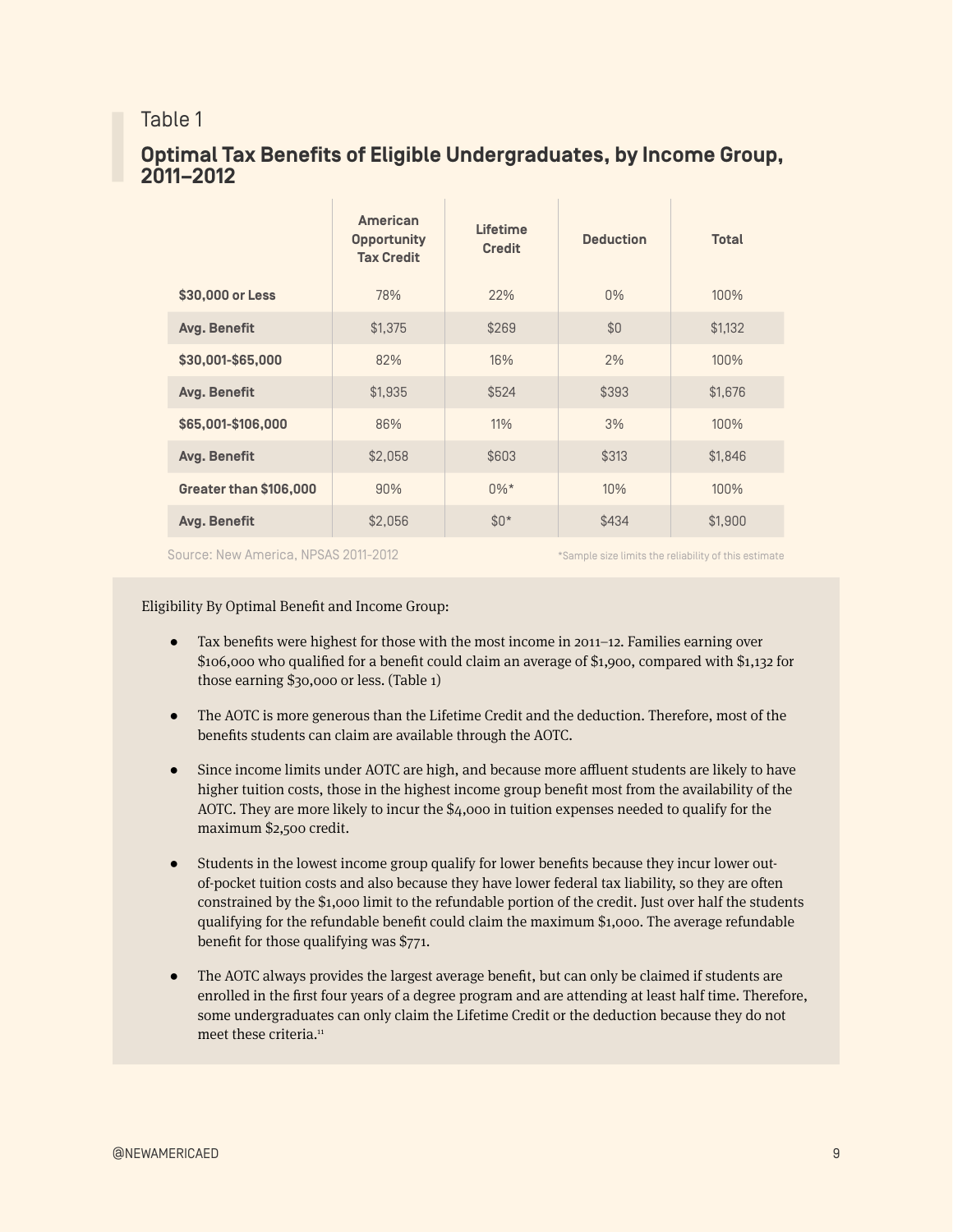## Table 2

# **Optimal Tax Benefits of Eligible Undergraduates, by School Type, 2011–12\***

|                          | American<br><b>Opportunity</b><br><b>Tax Credit</b> | Lifetime<br><b>Credit</b> | <b>Deduction</b> | <b>Total</b> |
|--------------------------|-----------------------------------------------------|---------------------------|------------------|--------------|
| <b>Public Four-Year</b>  | 88%                                                 | 10%                       | 2%               | 100%         |
| Avg. Benefit             | \$1,882                                             | \$460                     | \$489            | \$1,718      |
| <b>Private Four-Year</b> | 89%                                                 | 10%                       | $2\%**$          | 100%         |
| Avg. Benefit             | \$2,120                                             | \$759                     | $$749**$         | \$1,966      |
| <b>Public Two-Year</b>   | 67%                                                 | 29%                       | 4%               | 100%         |
| Avg. Benefit             | \$1,209                                             | \$135                     | \$217            | \$856        |
| <b>For-Profit</b>        | 93%                                                 | 7%                        | $1\%**$          | 100%         |
| Avg. Benefit             | \$1,818                                             | \$809                     | \$628**          | \$1,744      |

Source: New America, NPSAS 2011-2012

\*\*Sample size limits the reliability of this estimate \*Totals may not sum due to rounding

#### Eligibility By Optimal Benefit and School Type:

- ● To claim the AOTC, students must be enrolled in the first four years of a degree program and attend at least half time. That means that students attending community colleges are less likely to be eligible for the AOTC compared to those attending other types of institutions because community colleges tend to enroll more non-degree or students attending less than half time. Nearly 90 percent of students at public four-year and private nonprofit schools eligible for a tax benefit can claim the AOTC, compared to just 67 percent at public two-year community colleges. (Table 2)
- ● Students who cannot claim AOTC are generally eligible for the other, less-generous tax benefits, provided they have tuition costs to offset and meet stricter income requirements. For example, a student in his fifth year of undergraduate study, or one enrolled less than half time, can still claim the Lifetime Credit or the deduction but is not eligible for AOTC. The same is true for a student who is not enrolled in a degree program.
- The Lifetime Credit and the deduction provide much smaller tax reductions on average. A student needs much higher tuition costs (\$10,000) to be eligible for the full Lifetime Credit benefit than the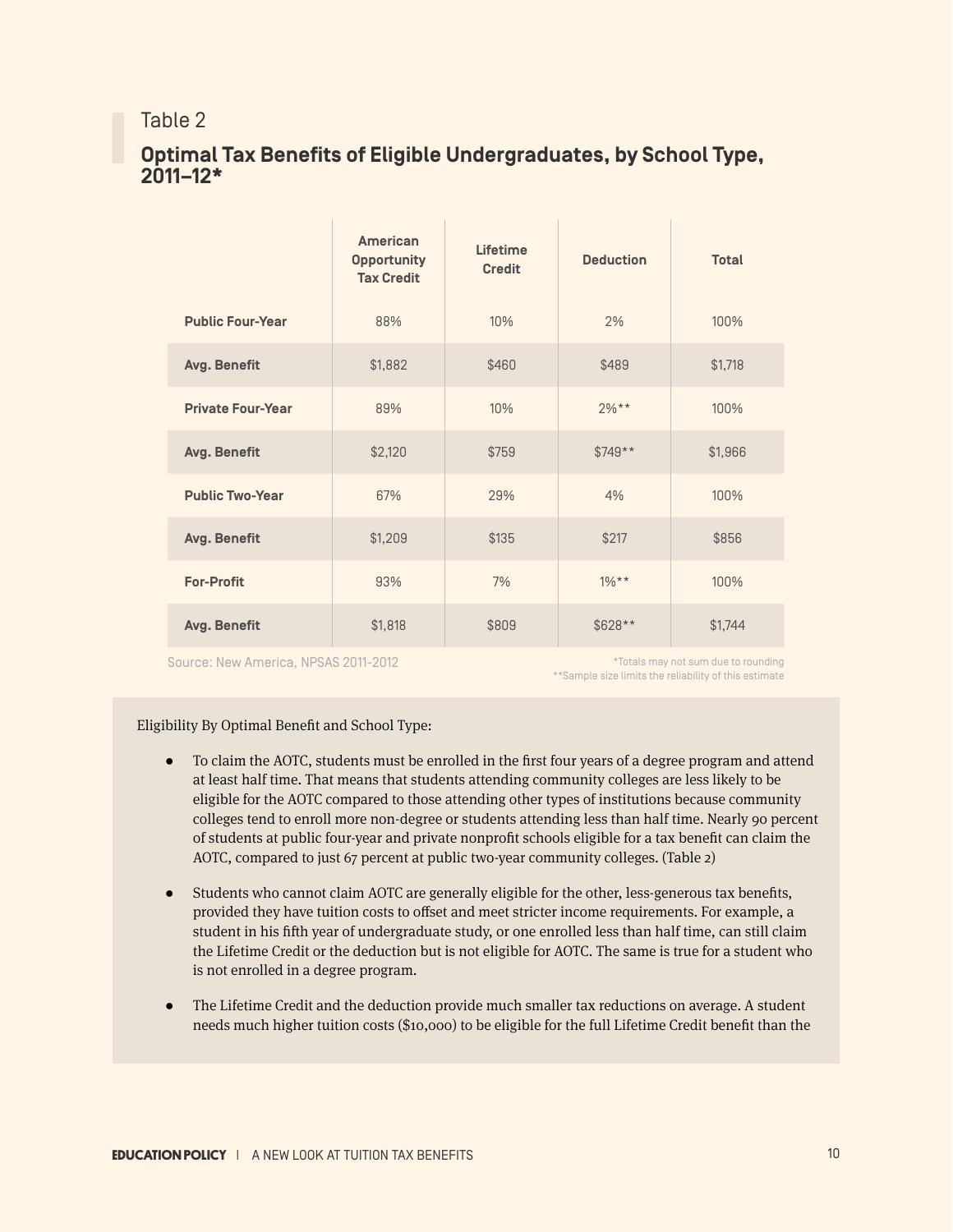\$4,000 in tuition costs needed to claim the full AOTC. Even in the case of the maximum benefit, the benefit is smaller under the Lifetime Credit. Likewise, the maximum deduction reduces taxable income by \$4,000, which translates to roughly \$1,000 less in taxes paid.

- In general, students at schools that charge higher prices, particularly for-profit and nonprofit private schools, and to a lesser extent four-year public schools, tend to qualify for larger tax benefits. This is because schools with lower prices, like community colleges, tend to have more students whose tuition expenses are largely, if not fully, covered through other aid such as grants and tuition discounts. Their students are also more likely to be eligible for only the least-generous tax benefits due to the AOTC restrictions related to attendance and degree-seeking status. For example, about 59.9 percent of community college students attend at least half time for the full academic year, compared to 85.0 percent at for-profit schools.
- The highest rate of AOTC eligibility comes from for-profit schools because those students are least likely to be constrained by any of the restrictions under the AOTC. These students frequently enroll in short-term certificate programs that are considered degree-seeking under federal criteria, helping them qualify for AOTC. Compared with community college students, those at for-profit colleges also face much higher tuition costs, which means they tend to receive higher tax benefits in dollar terms regardless of which credit they claim.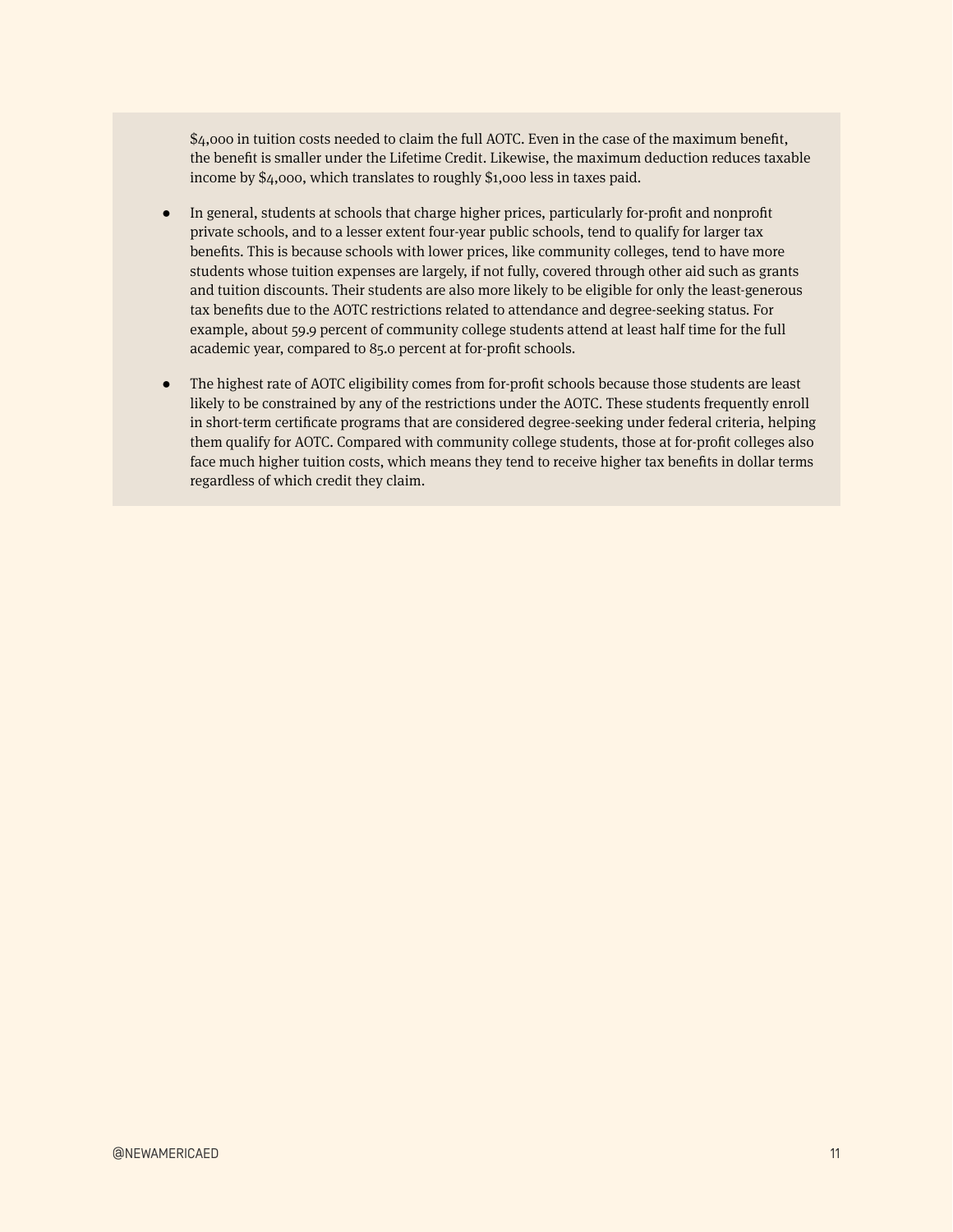

# **Distribution of Tax Benefit Dollars, by School Type of Eligible Undergraduates, 2011–2012**

Table 3

|                          | Share of<br><b>Undergratuate</b><br><b>Population</b> | <b>Share of Undergraduates</b><br><b>Attending School Type</b><br><b>Eligible for Tax Benefits</b> |
|--------------------------|-------------------------------------------------------|----------------------------------------------------------------------------------------------------|
| <b>Four-Year Public</b>  | 28.4%                                                 | 62%                                                                                                |
| <b>Four-Year Private</b> | 11.7%                                                 | 68.7%                                                                                              |
| <b>Community College</b> | 38.1%                                                 | 50.7%                                                                                              |
| <b>For-Profit</b>        | 12.9%                                                 | 74.6%                                                                                              |

Source: New America, NPSAS 2011-2012

Tax Benefit Dollars by School Type:

- ● Relative to their share of the undergraduate population, students attending for-profit and private nonprofit schools qualify for a disproportionate share of tax benefit dollars, while those at community colleges are underrepresented. Community college students made up 38.1 percent of undergraduates in 2011–12 (Table 3), but were eligible for just 17.7 percent of tax benefit dollars. Fewer of those students qualify for any benefits and when they do, the benefits are smaller. (Figure 3)
- Students attending for-profit schools represented just 12.9 percent of all undergraduate enrollment (Table 3), but they were eligible for 17.9 percent of the tax benefits available to undergraduates (they were also eligible for 55 percent of the refundable benefits under the AOTC). (Figure 3)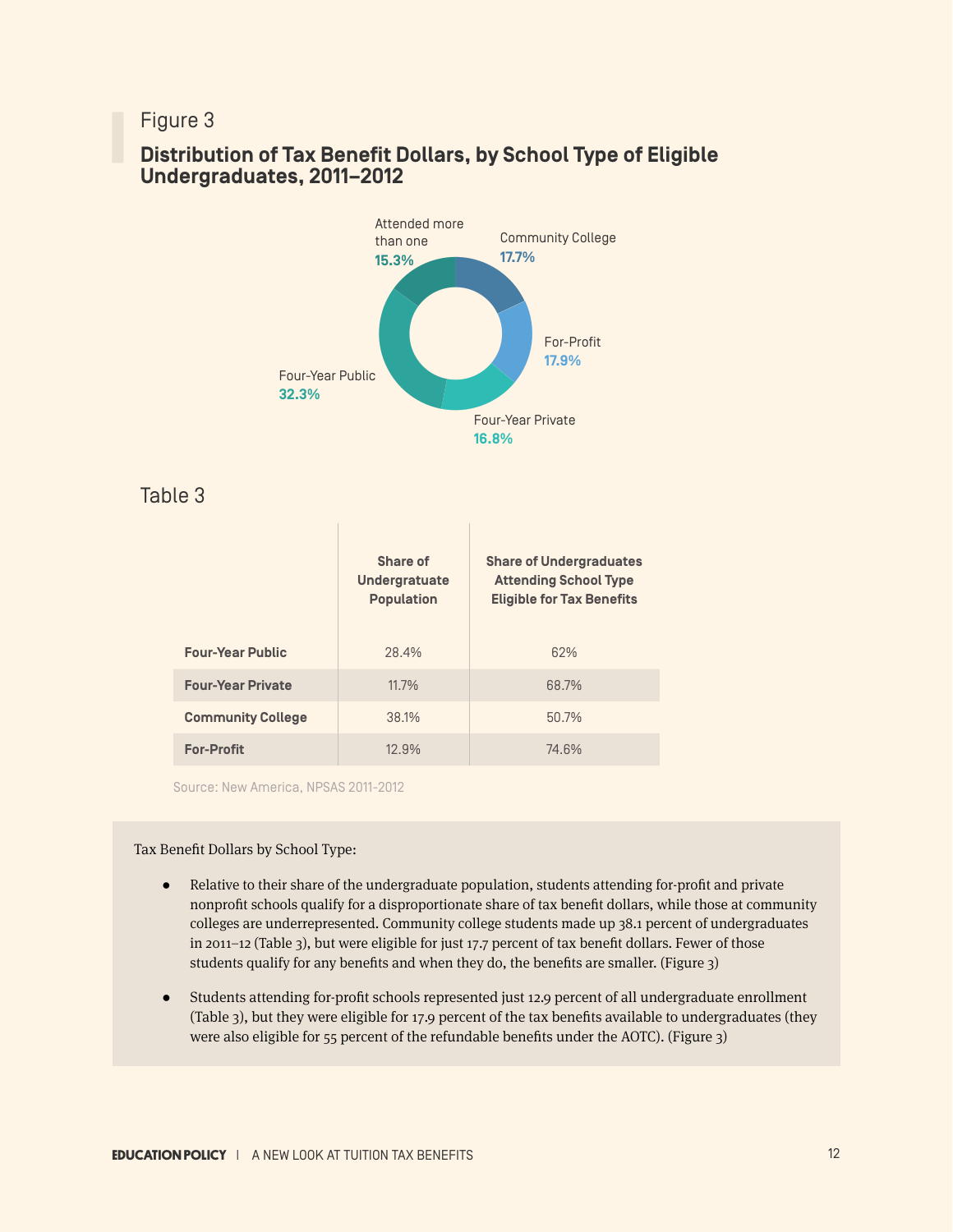# **Distribution of Tax Benefit Dollars, by Income Group of Eligible Undergraduates, 2011–2012**



### Table 4

|                        | Share of<br><b>Undergratuate</b><br><b>Population</b> | <b>Share of Undergraduates in</b><br><b>Income Group Eligible for</b><br><b>Tax Benefits</b> |
|------------------------|-------------------------------------------------------|----------------------------------------------------------------------------------------------|
| \$30,000 or less       | 49.1%                                                 | 51.5%                                                                                        |
| \$30,001-\$65,000      | 23.2%                                                 | 72.3%                                                                                        |
| \$65,001-\$106,000     | 15.5%                                                 | 80.7%                                                                                        |
| Greater than \$106,000 | 12.3%                                                 | 59.1%                                                                                        |

Source: New America, NPSAS 2011-2012

Distribution of Tax Benefit Dollars by Income Group:

- For this analysis we constructed four income groupings based on a variety of factors, including the income quartiles of the general population, reporting bands used in other federal education databases, and income-eligibility criteria for financial aid. These groups are not income quartiles for the NPSAS survey, or for the broader population.
- ● In 2011, 60.6 percent of the education tax benefits for undergraduates were available to families making less than \$65,000 per year, despite their making up nearly 75 percent of the undergraduate population. Those making over \$106,000, a group that makes up 12.3 percent of undergraduate enrollment, were eligible to receive 14.8 percent of the dollars spent on tax credits in 2011–12. (Figure 4 & Table 4)
- Upper-income families qualify for a disproportionate share of the dollars available because they are more likely to pay out-of-pocket tuition and fees, which means the average benefit available is higher. They are also more likely to file taxes and have greater income tax liability than those earning less than \$65,000.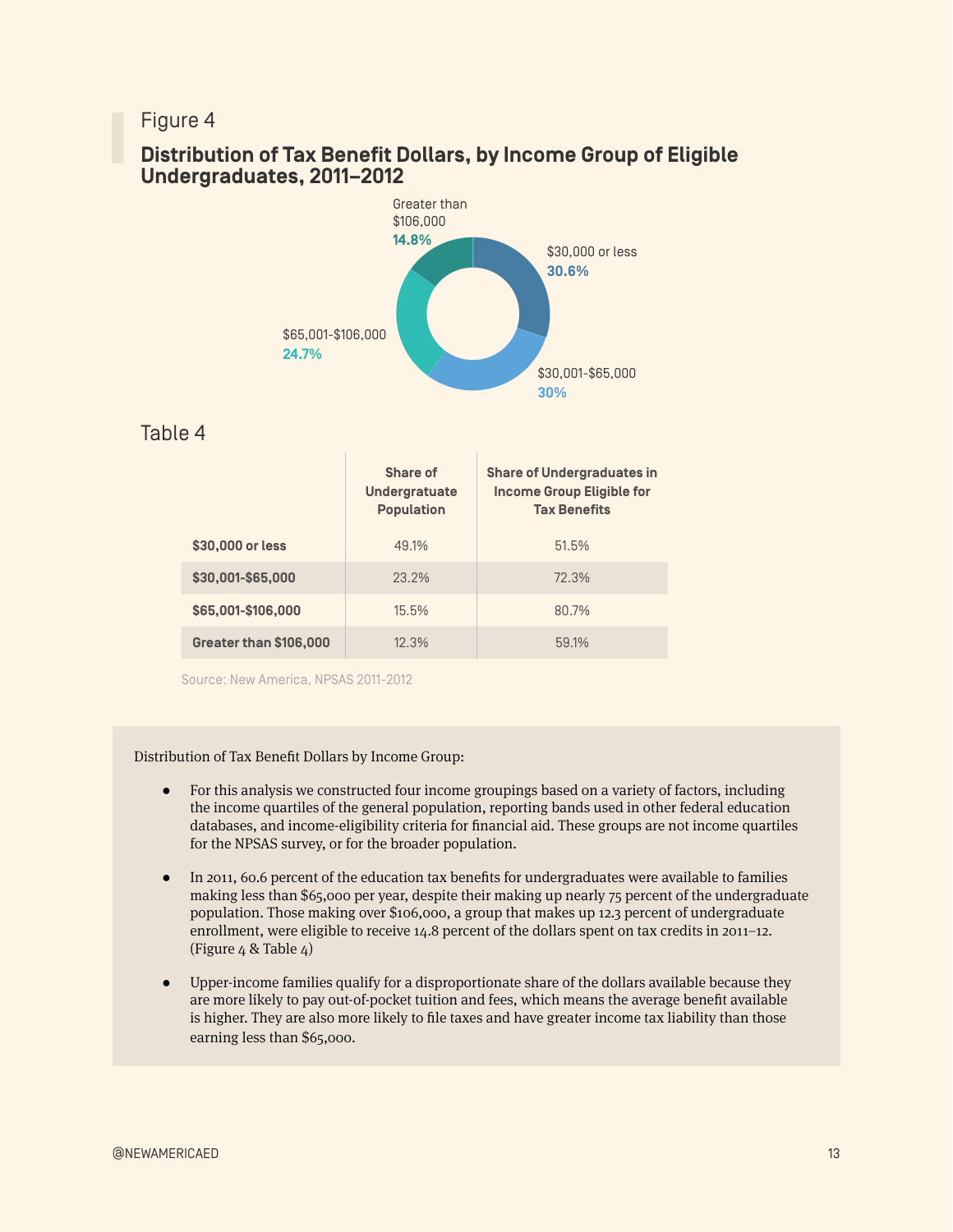# **Average Pell Grant Received and Tax Benefit Eligibility, by Income Group of all Undergraduates, 2011–2012\***



#### Comparing Tax Benefits with Pell Grants:

- The federal Pell Grant program provides aid to undergraduate students from low-income families that can be used to pay for both tuition and living expenses. Pell Grants can reduce the amount of tax benefits students can claim by reducing the tuition costs they incur.12 About 47 percent of students who received a Pell Grant in 2011 incurred no out-of-pocket tuition expenses or fees, making them ineligible for a tax benefit. Nearly all of those students attend public four-year and two-year schools, (28.9 and 62.1 percent, respectively).
- For students with incomes below \$30,000, the average Pell Grant was \$2,275. These same students had an average tax benefit eligibility of just \$583. (Figure 5)
- ● Policymakers phase out Pell Grant benefits as family income increases. Families are then eligible for larger tax benefits because they receive less grant aid and therefore pay more in tuition. For this reason, the combined value of Pell Grants and tax benefits for the lowest two income groups are not nearly as far apart as Pell Grant eligibility alone would suggest.
- Families earning between \$30,001 and \$65,000 qualify for \$1,093 less in Pell Grants on average than those earning less than \$30,000. When tax benefits are added in, that gap narrows to \$464. (Figure 5)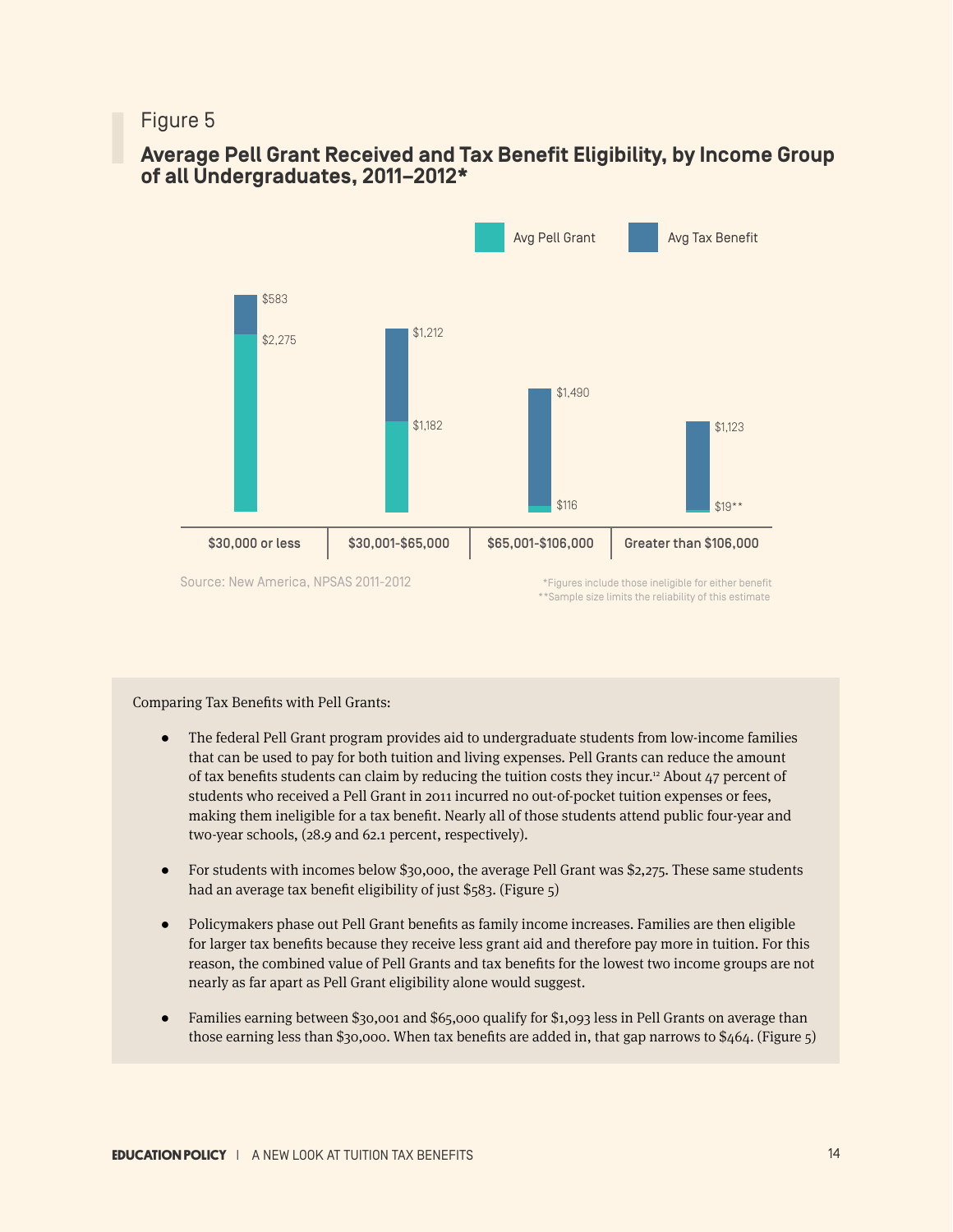Figure 6a

# **Distribution of Refundable Tax Benefit Dollars, by School Type of Eligible Undergraduates, 2011–2012**



Figure 6b

# **Average Refundable and Non-Refundable Tax Benefit of Eligible Undergraduates, by Income Group, 2011–2012**

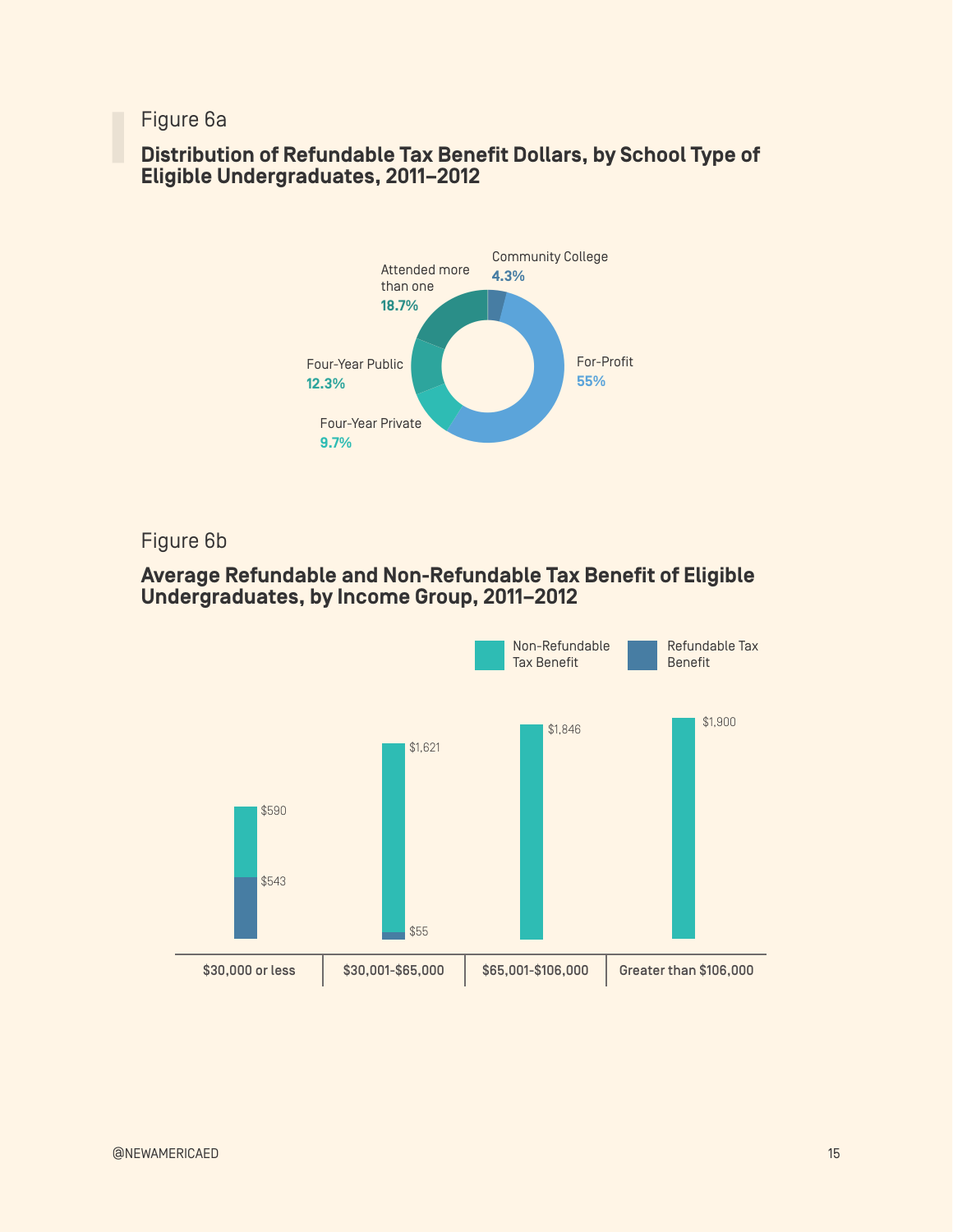## Figure 6c

# **Average Refundable and Non-Refundable Tax Benefit of Eligible Undergraduates, by School Type, 2011–2012**



Source: New America, NPSAS 2011-2012

#### Refundable Benefits Under AOTC:

- Up to  $$1,000$  of the AOTC is refundable. It is the only tax benefit to include this feature. This means that students with no federal tax liability are able to claim a credit up to \$1,000. It also means that students with some federal tax liability, but not enough for the full \$2,500 credit under the AOTC, can claim a larger benefit, part of which is the refundable benefit. For example, a student who is otherwise eligible for a \$2,000 AOTC, but who has only \$1,000 of federal income tax liability, qualifies for a \$2,000 tax credit. Half of his benefit offsets all of his tax liability and an additional \$1,000 is provided through the refundable benefit.
- Only one percent of the undergraduate population gains eligibility for a tax benefit through the refundable benefit. Put another way, if the AOTC did not include a refundable benefit, only one percent of the undergraduate population would become ineligible for a tax benefit. Many of those who can claim a refundable benefit have some tax liability, which would enable them to claim a benefit, albeit a smaller one, even if this feature were not in place.
- The refundable benefit does little to expand the number of students eligible because many lowincome students do not incur tuition costs due to financial aid, so they cannot benefit from a tax credit, refundable or otherwise. In fact, of students not eligible for a tax benefit, 63.5 percent do not incur tuition costs, the largest portion of whom were in the lowest income category. Similarly, low-income students are less likely than other groups to file federal income taxes, making them ineligible for the tax credit regardless of whether it is refundable.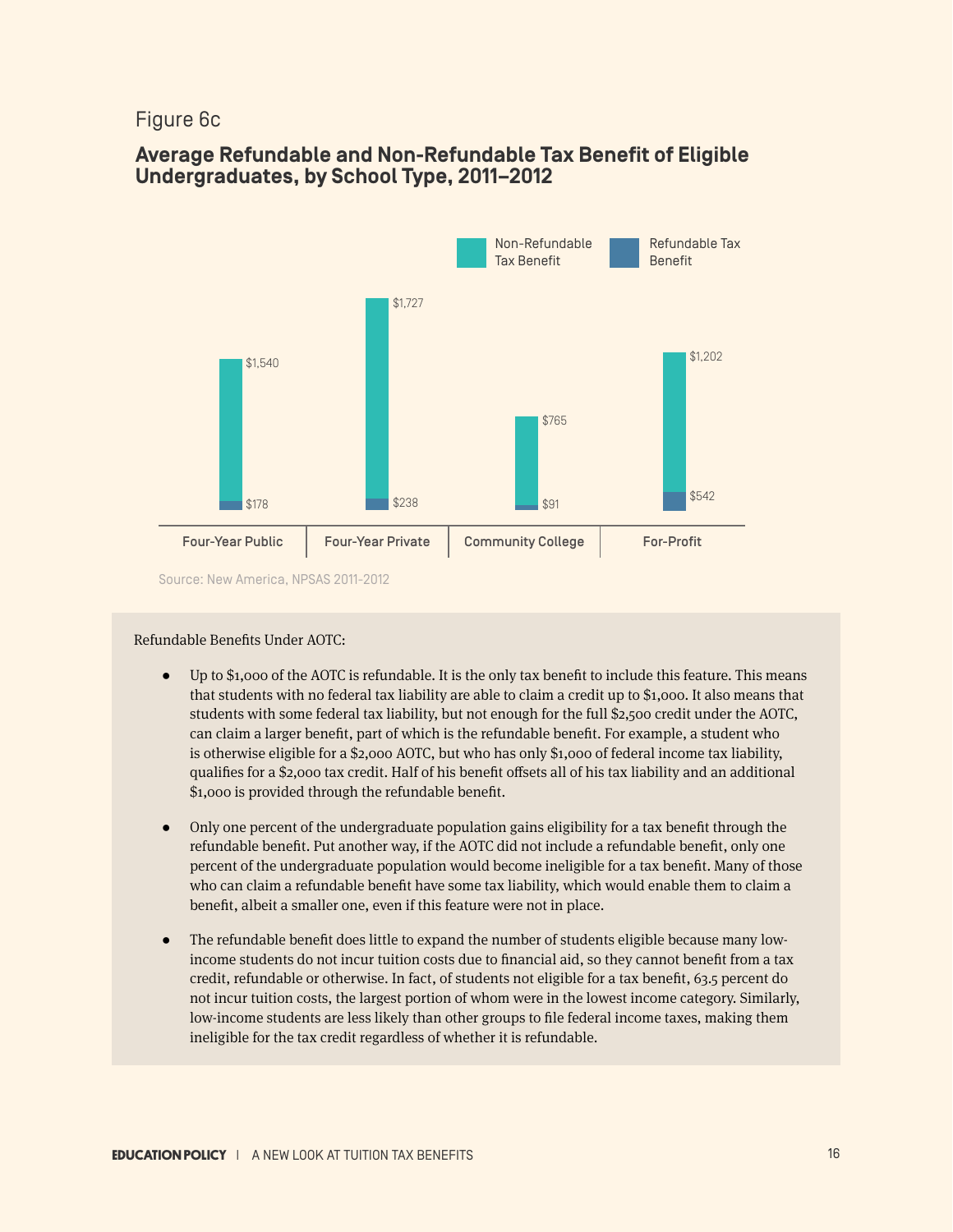- Although few new students gain eligibility due to the refundable benefit, that feature does substantially increase benefits for those who are eligible. Of the undergraduates who qualify for a tax benefit, 29.4 percent receive some portion of their tax credit through the refundable benefit under the AOTC. Put another way, 29.4 percent of undergraduates who are eligible for a tax benefit qualify for an amount that is greater than their federal tax liability.
- Students from families earning under \$30,000 who are eligible for tax benefits qualify for just under \$1,200 in average benefits, nearly half of which is from the refundable benefit. Those earning between \$30,001 and \$65,000 who qualify for a tax benefit are much less likely to see a refundable benefit, and on average the refundable portion of their benefits is \$55. (Figure 6b)
- The refundable benefits are largest and most prevalent for students attending for-profit schools because of these students' lower incomes, lower federal tax liabilities, and higher tuition expenses. For students at for-profit schools eligible for any tax benefit, benefits increase by \$542 on average due to the refundable feature, compared to \$91 for students at community colleges. (Figure 6c)
- Independent students are more likely to receive a refundable benefit. Just 15.1 percent of dependent students eligible for a tax benefit would receive some portion of their benefit through the refundable feature; this number jumps to 43.7 percent for independent students.
- Students attending for-profit schools account for 55 percent of the total dollars available through the refundable portion of AOTC. Those attending community colleges account for only 4.3 percent. (Figure 6a)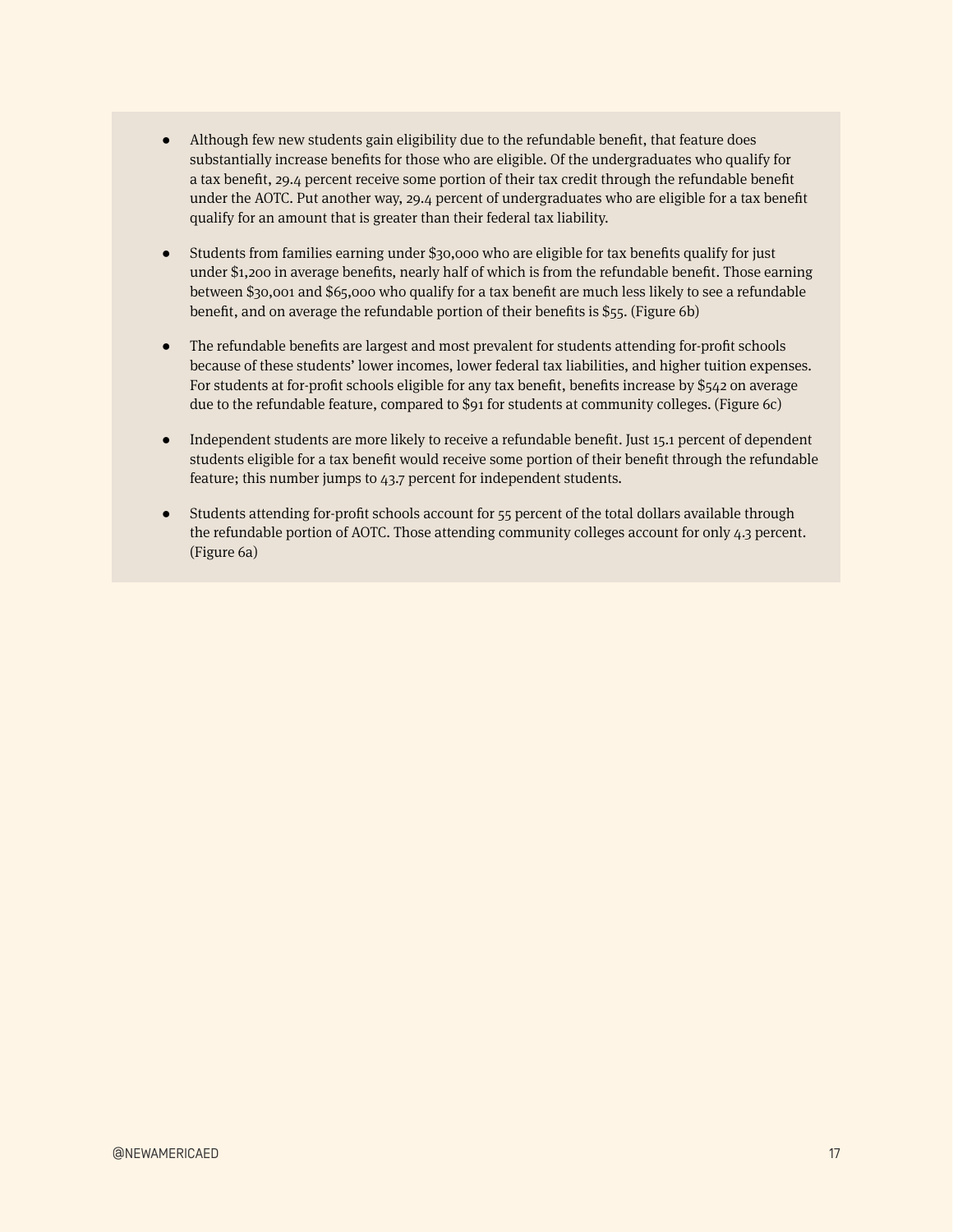# **SECTION II: TAX BENEFIT ELIGIBILITY CHANGES, 1999–2000 TO 2011–2012**

We compared the tax benefit eligibility of the undergraduate populations over time based on the policies that were in place during the previous tax year. We looked at the most recent NPSAS surveys, 1999–2000, 2003–04, 2007–08, and 2011–12, covering all surveys administered when at least one tax benefit was available. All dollar amounts are adjusted for inflation, including the income groups, and are shown in real 2011 dollars. We use the same income bands from earlier in this report.

This section of the paper is organized into three parts. The first focuses on how average tax benefits by income group has changed over time. The second part examines the distribution of all tax benefit dollars among income groups over time. The final part traces the evolution of Pell Grant awards and tax benefits over time.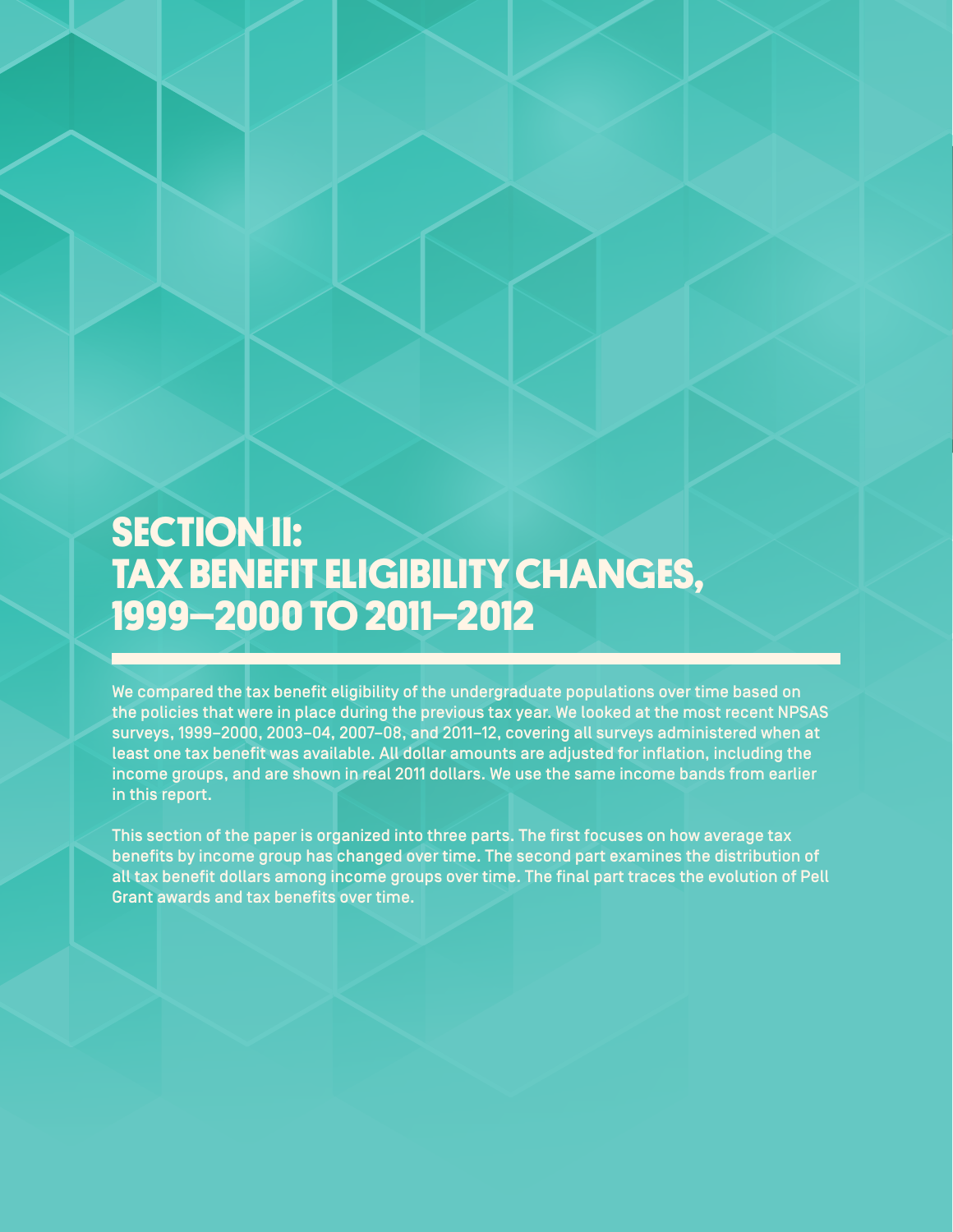# **Average Tax Benefits of Eligible Undergraduates, by Year and Family Income, in 2011 Dollars**



Average Benefits by Income Group Since 1999:

- Changes to the tax benefits in the early 2000s significantly increased their size and scope from those enacted in the late 1990s. Policymakers added the deduction, which had a much higher income eligibility cutoff compared with the existing benefits, in 2001. At the same time, lawmakers doubled the maximum Lifetime Credit, from \$1,000 to \$2,000 in 2003, making it the most valuable benefit until the AOTC became available in 2009.
- The group with earnings between \$65,001 and \$106,000 saw a large increase in benefits after the deduction was enacted in 2001, (Figure 7). The maximum Lifetime Credit increased from \$1,000 to \$2,000 in 2003, which also helped raise average benefits among the top three income groups compared to 1999–2000.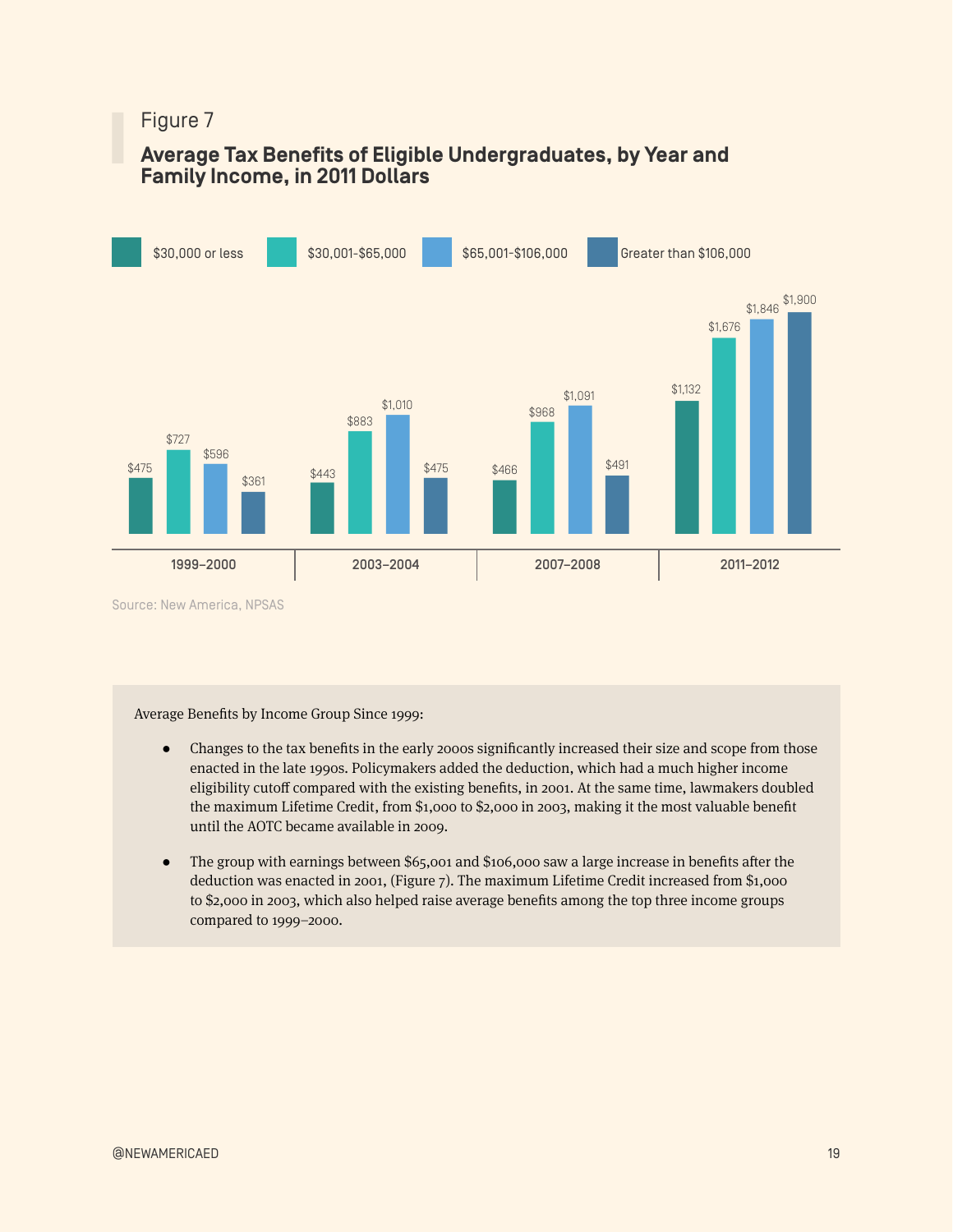# **Distribution of Tax Benefit Dollars, by Income Group of Eligible Undergraduates, in 2011 Dollars**



**2011–2012**

**2007–2008**



**2003–2004**



Source: New America, NPSAS

**1999–2000**

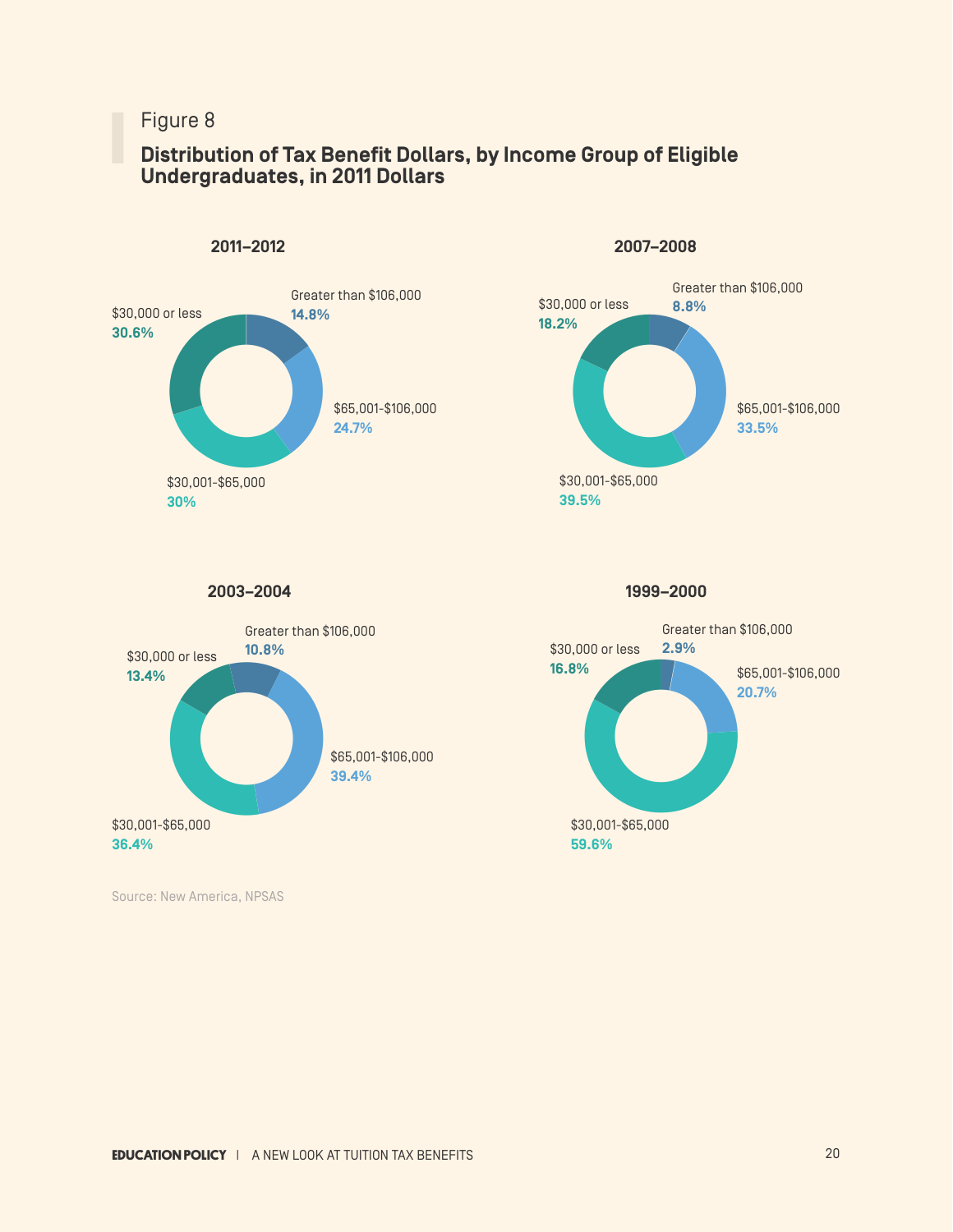Distribution of Tax Benefits By Income Over Time:

- As they were initially designed, tax benefits targeted middle class families. As policymakers have expanded eligibility terms and maximum benefits, the share of benefits available to the highest and lowest income groups has increased.
- ● In the 1999–2000 school year, 59.6 percent of tax benefit dollars were available to families with incomes between \$30,001 and \$65,000. That proportion shrank as other income groups became eligible for benefits. By 2011–12, families earning between \$30,001 and \$65,000 were eligible for just 30.0 percent of the available benefits. (Figure 8) To be sure, the total dollars spent and average benefits available for all groups increased considerably over this time period.
- The share of dollars available to students in the highest two income groups increased dramatically between 1999 and 2003 after policymakers added the deduction and doubled the maximum Lifetime Credit. That is because income eligibility for the deduction was cut off at \$163,000 (in 2011 dollars) for married filers when it was first available in 2002, making it more widely available than the Hope or Lifetime Credits. It is also because higher-income families tend to select more expensive schools and incur more out-of-pocket tuition costs, making them more likely to benefit from the increase in the Lifetime Credit, from \$1,000 to \$2,000 in 2003.
- The introduction of the AOTC in 2009, which included a refundable benefit, slightly higher income limits than the deduction at the time, and more valuable credits, caused the share of dollars available to both the highest and lowest income groups to jump between 2007 and 2011.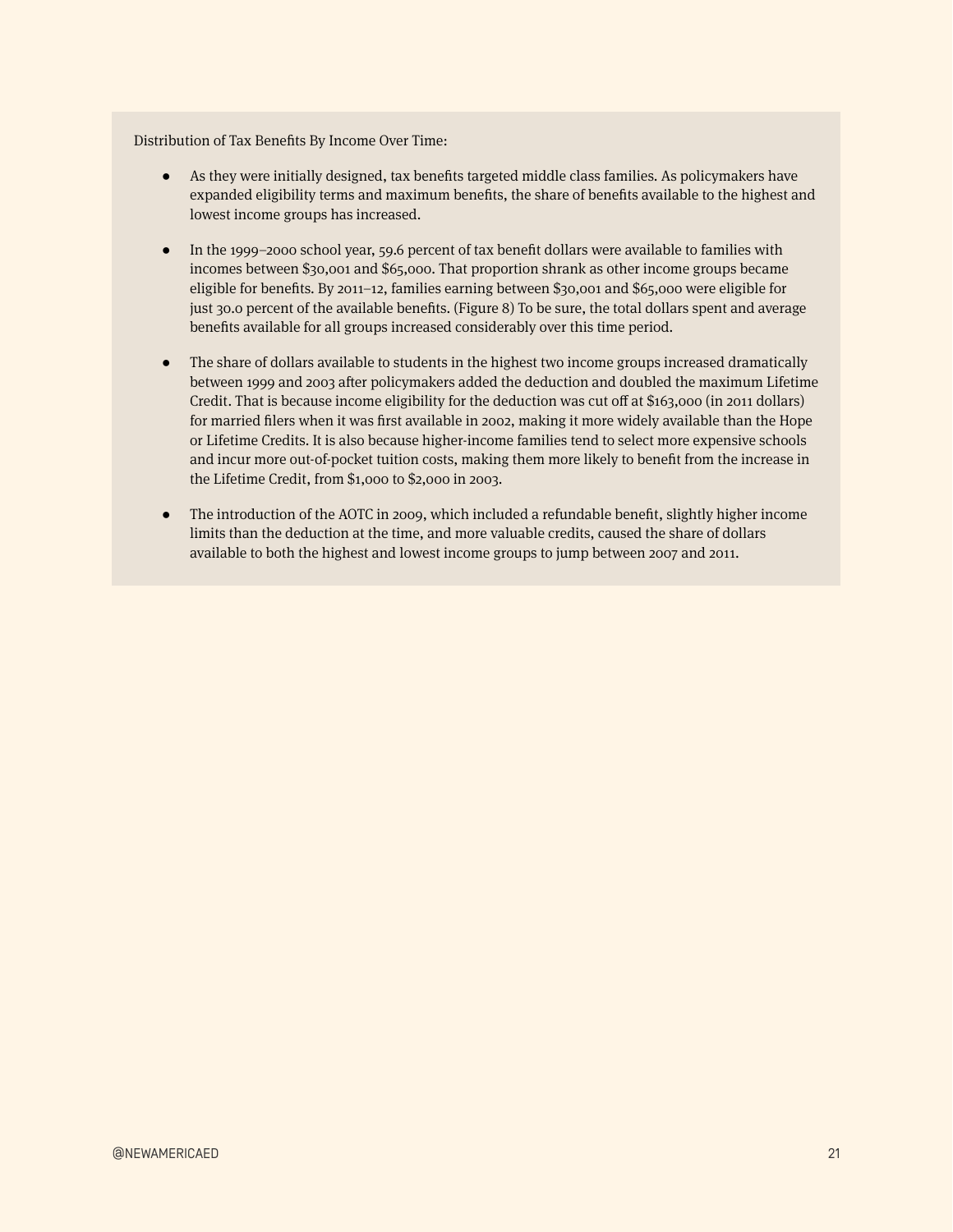# Figure 9a

# **Average Pell Grant Received and Tax Benefit Eligibility, by Income Group of all Undergraduates (2011–2012)\***



\*\*Sample size limits the reliability of this estimate

# Figure 9b

# **Average Pell Grant Received and Tax Benefit Eligibility, by Income Group of all Undergraduates, in 2011 Dollars (2007–2008)\***

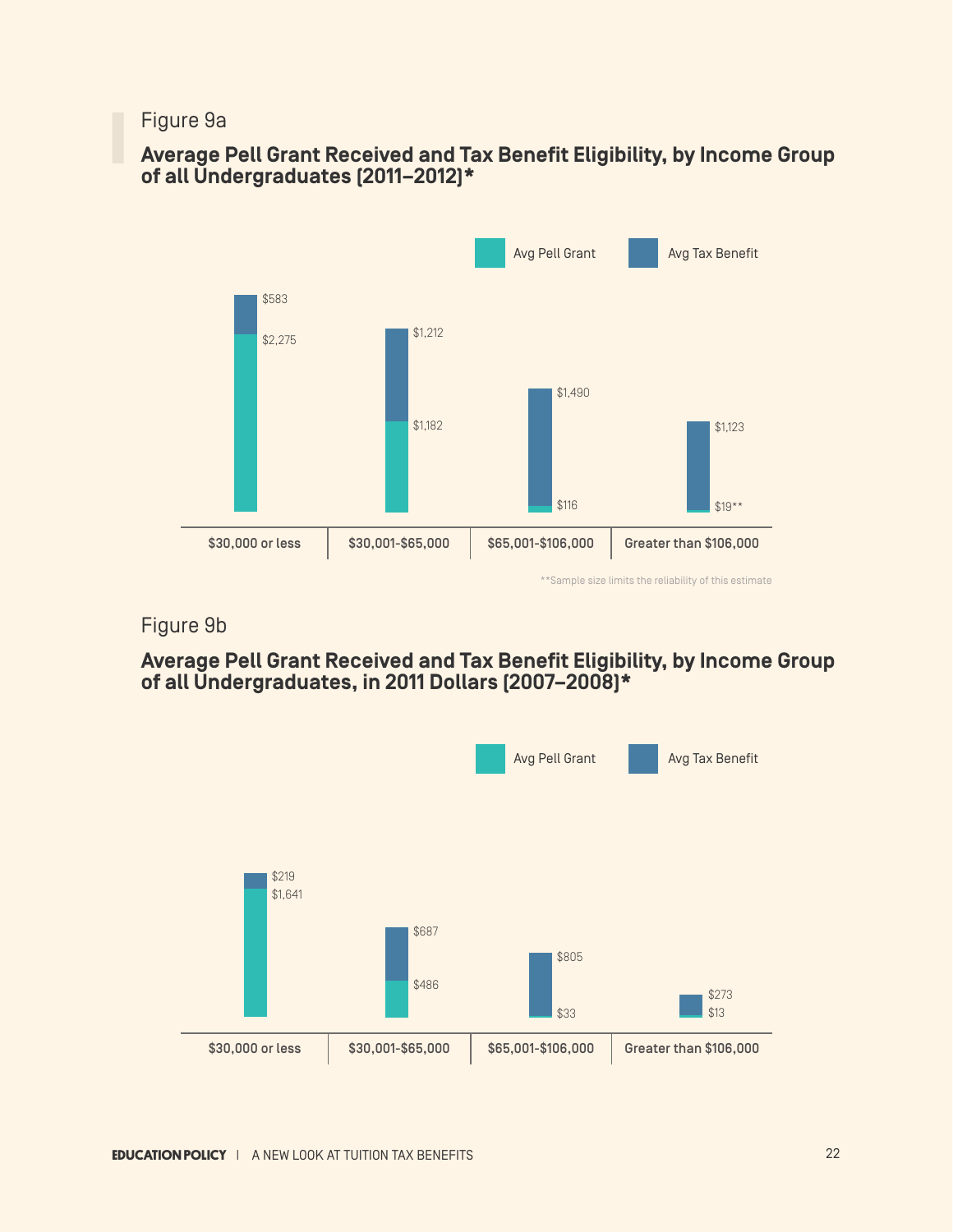# Figure 9c

# **Average Pell Grant Received and Tax Benefit Eligibility, by Income Group of all Undergraduates, in 2011 Dollars (2003–2004)\***



# Figure 9d

# **Average Pell Grant Received and Tax Benefit Eligibility, by Income Group of all Undergraduates, in 2011 Dollars (1999–2000)\***



Source: New America, NPSAS \*Figures include those ineligible for either benefit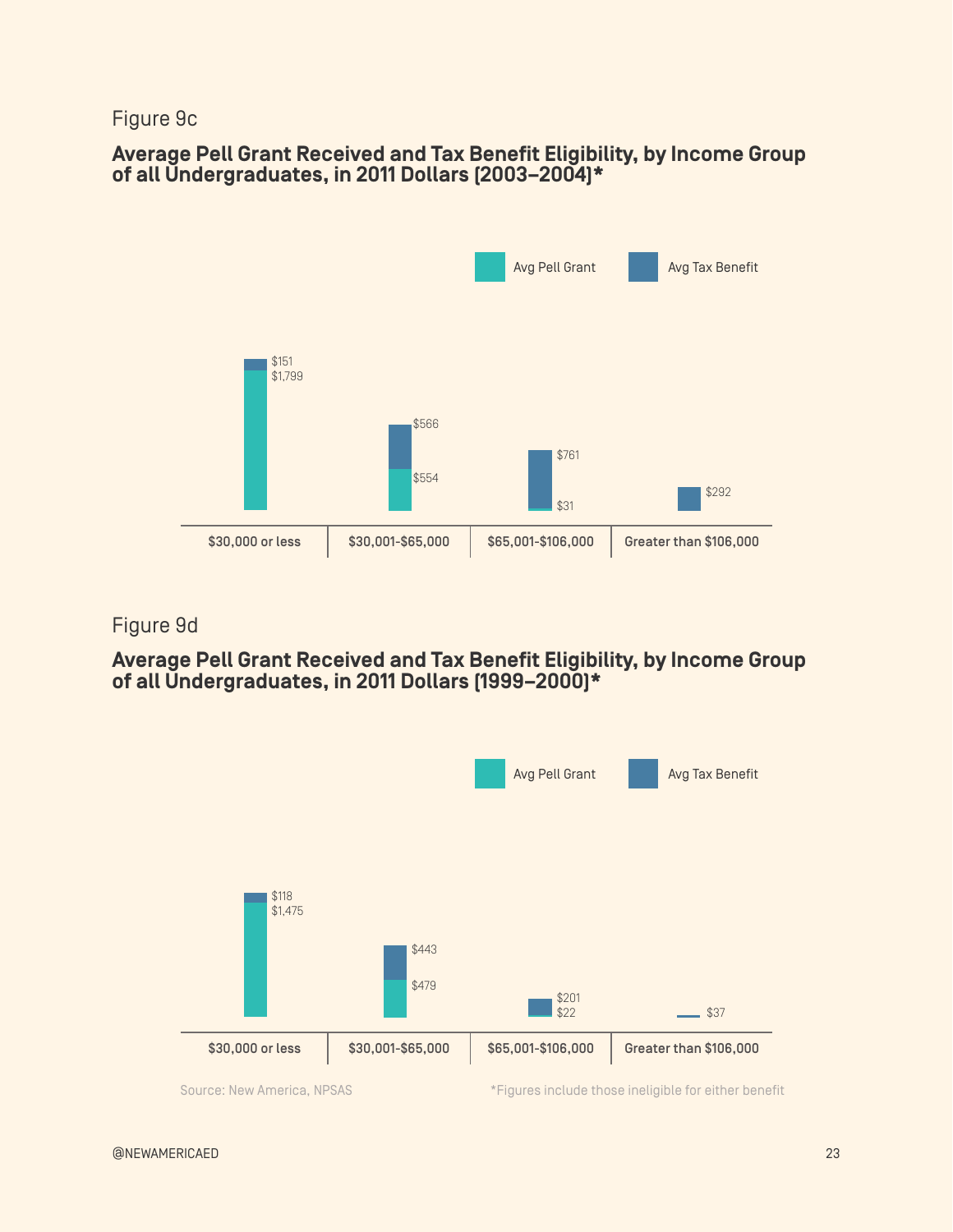Comparing Tax Benefits and Pell Grants Over Time:

- Relative to Pell Grants, tax benefits played a small role in federal student aid in 1999, but by 2011 grants and tax benefits had moved closer to parity. (Figure 9)
- ● Combined benefits from Pell Grants and tax benefits increased the most since 1999 for those earning between \$30,001 and \$65,000. Their average benefit jumped \$1,472 in inflation-adjusted terms over that time.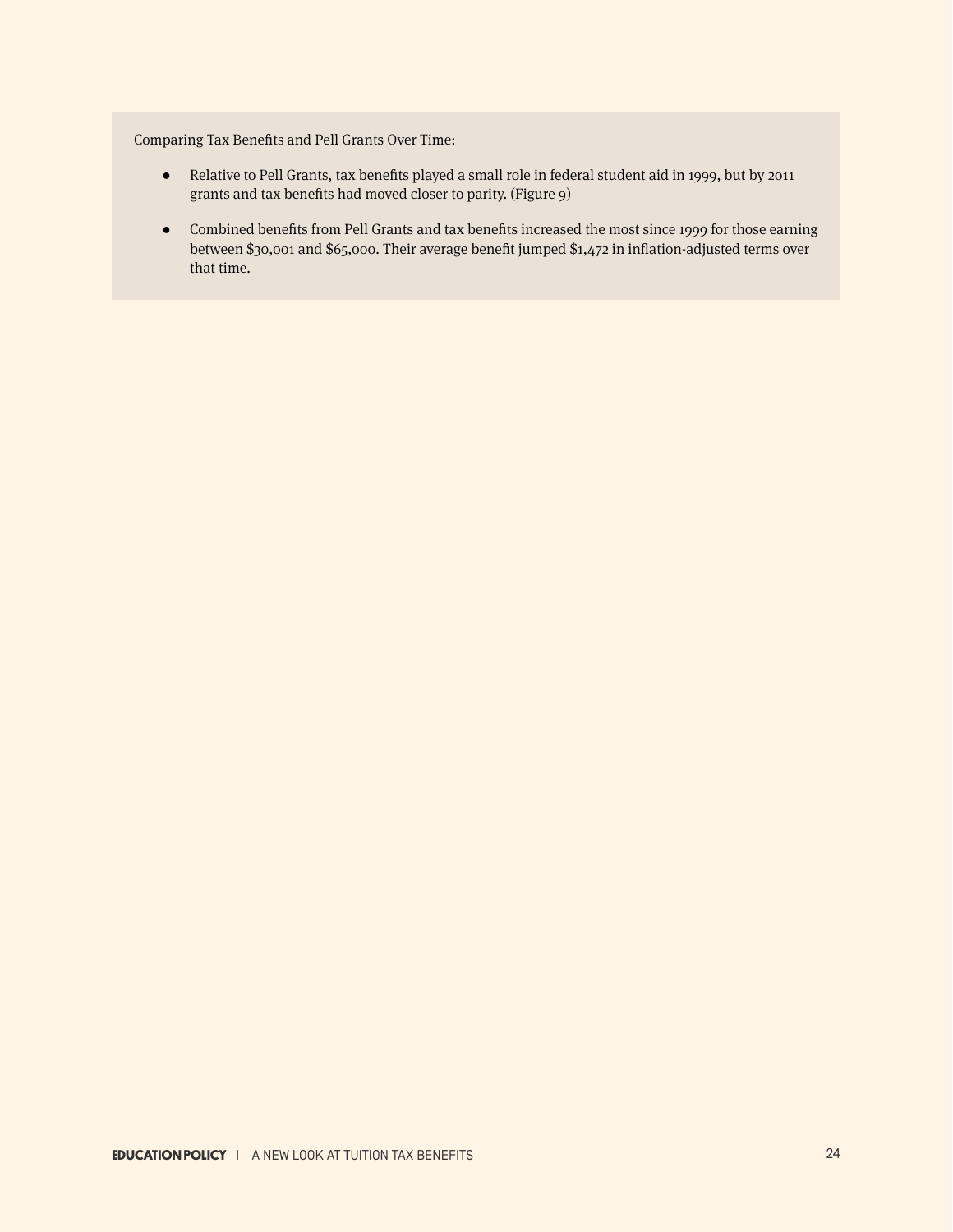# **SECTION III: WHAT IF THE AOTC HAD EXPIRED BY 2011–2012?**

The AOTC is a temporary benefit that was first set to expire after the 2010 tax year, but lawmakers extended it twice, most recently through the 2017 tax year. While available it supersedes the Hope Credit, but if it expires, the Hope Credit becomes available again because it is permanently authorized. We compared how tax benefit eligibility changes if the AOTC had expired. In that event, the three tax benefits available are the Hope Credit, the Lifetime Credit and the deduction. We use the 2011-12 NPSAS dataset for the analysis.

The analysis is divided into three parts. The first focuses on what share of the undergraduate population is eligible for a benefit under each scenario (AOTC in effect or AOTC expired) and which tax benefit is optimal to claim. The second part compares how benefits change by the types of schools students attend. The third part focuses on changes in benefits by income groups.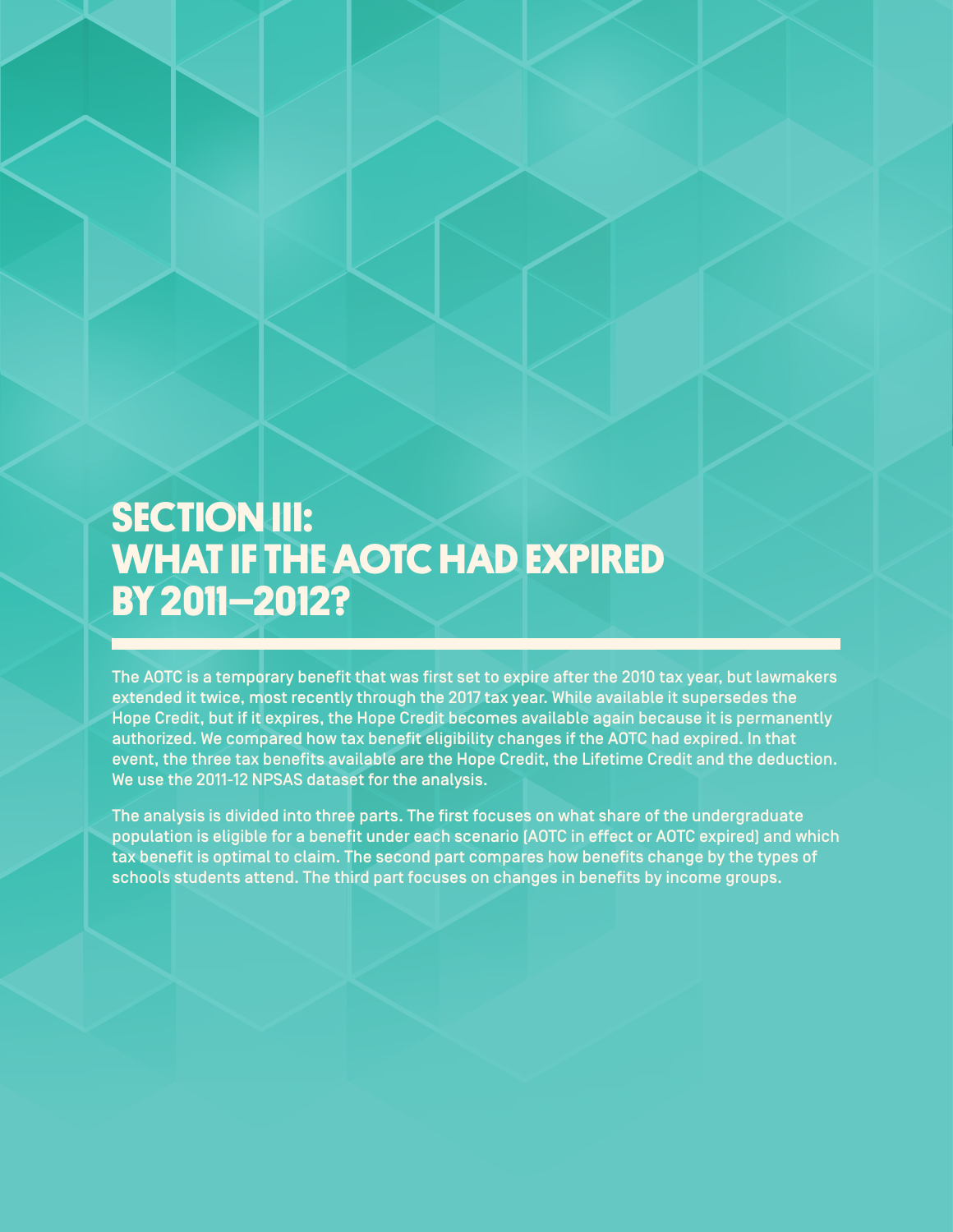# **Tax Benefit Eligibility of Undergraduates, Current Law and if AOTC expired, 2011–2012**



**Current Law**

**If AOTC Expired**



Source: New America, NPSAS 2011-2012

#### How Eligibility Changes if AOTC Expires:

- Surprisingly, the share of undergraduates eligible for a tax benefit would be almost unchanged had AOTC not existed in 2011–12. About one percent of the undergraduate population gains eligibility due to AOTC's refundable benefit, while an additional one percent gains eligibility due to the higher income limits. In total, the AOTC only expands eligibility to 2.1 percent of the undergraduate population compared to the existing three tax benefits. (Figure 10)
- One reason why few additional students become eligible for a tax benefit under AOTC is that the income limit for the existing deduction is already quite high. A very small segment of the undergraduate population earns above the income limits for the deduction. The income cutoff under the deduction is \$80,000 (\$160,000 for married filers) and under the AOTC it is \$90,000 (\$180,000).
- ● Despite its limited effect on expanding the number of students and families eligible for a tax benefit, the AOTC significantly increases the size of credits for those who qualify. The AOTC is more generous than all of the other benefits, as it provides a larger maximum benefit (\$2,500), covers tuition expenses dollar-for-dollar up to \$2,000, and includes a refundable benefit.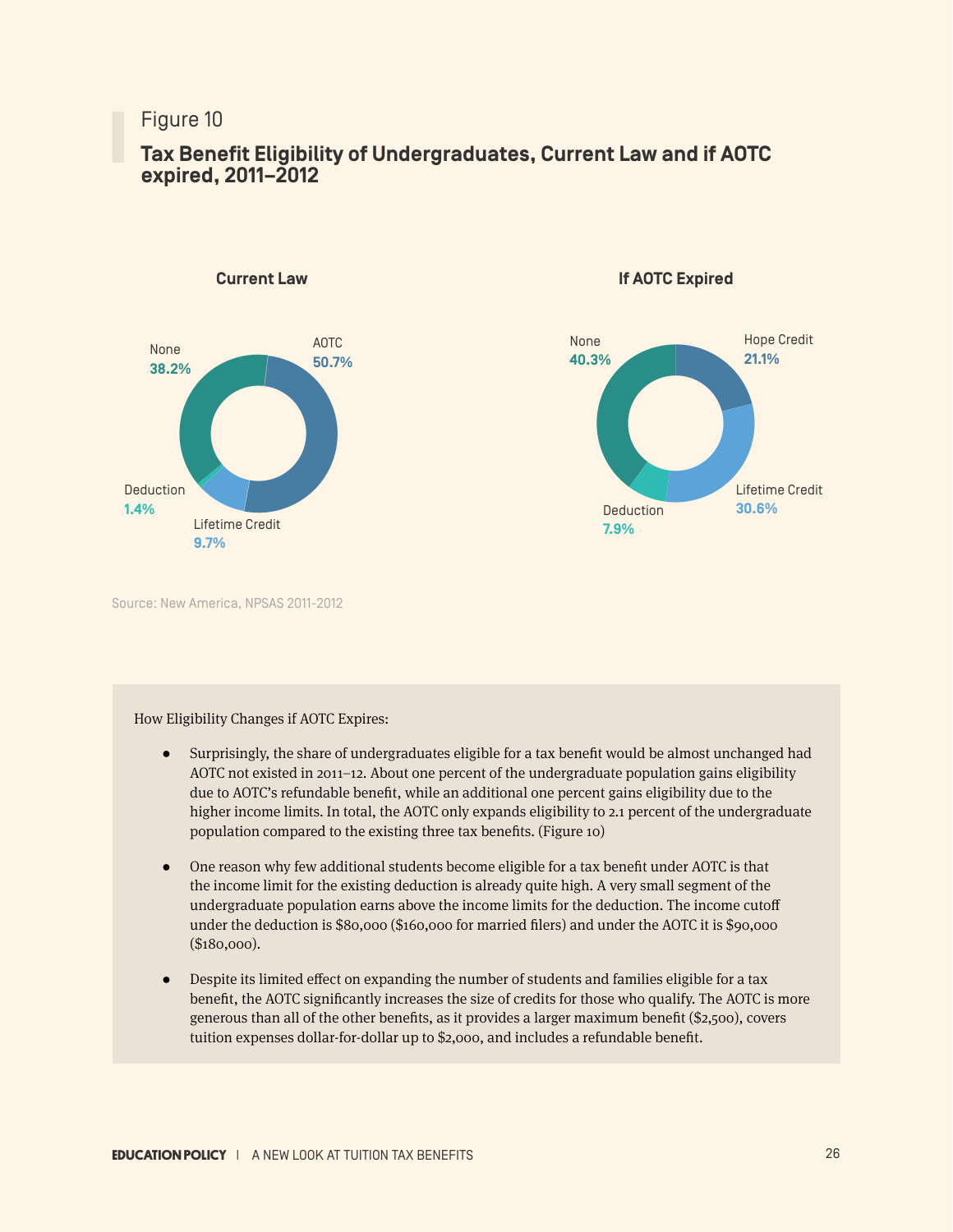- $\bullet$  The AOTC includes a \$1,000 refundable benefit, a feature that the other tax benefits do not have. Many undergraduates qualify for a larger benefit due to this feature, but less than one percent of the undergraduate population becomes eligible for a tax benefit because of it. Many students with no tax liability are excluded from the tax benefits because they pay no tuition or fees after financial aid. Therefore they cannot claim a tax credit even if it is refundable.
- ● While the share of the undergraduate population eligible for a tax benefit is largely unchanged whether the AOTC is in effect or not, the mix of the benefits undergraduates would become eligible for changes significantly. For example, with the AOTC in effect, 50.7 percent of undergraduates receive the greatest benefit from that credit. However, if AOTC expires, 30 percent of them would optimize their return by claiming the Lifetime Credit, and just 20.1 percent would gain the largest benefit available by claiming the Hope Credit. Only 1.4 percent of undergraduates would benefit from the deduction if the AOTC is in effect, but that number jumps to 7.9 percent if the AOTC expired. (Figure 10)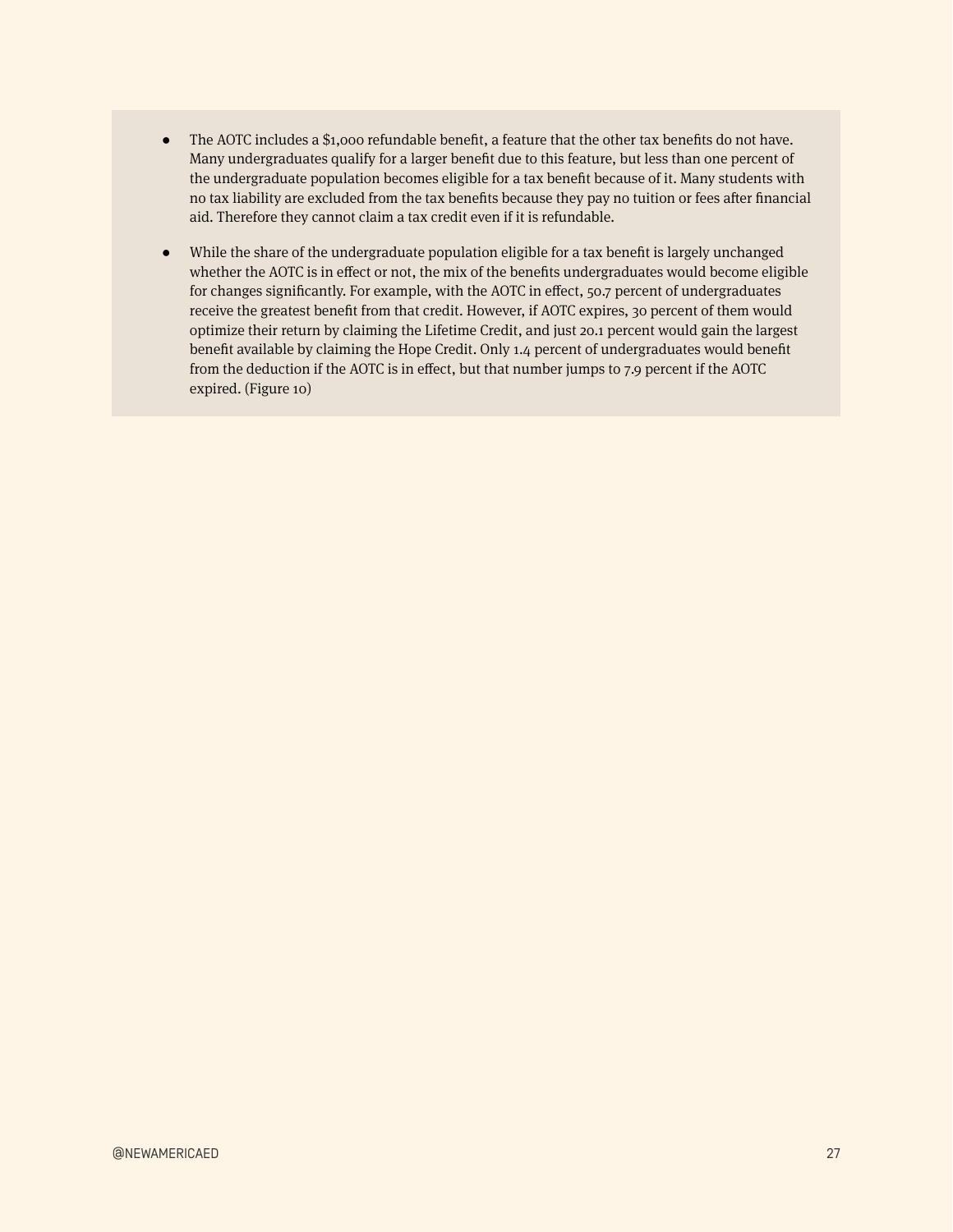# Table 5a

# **Current Law: Optimal Tax Benefits of Eligible Undergraduates, by School Type, 2011–2012\***

|                          | American<br><b>Opportunity Tax</b><br><b>Credit</b> | <b>Lifetime Credit</b> | <b>Deduction</b> | <b>Total</b> |
|--------------------------|-----------------------------------------------------|------------------------|------------------|--------------|
| <b>Public Four-Year</b>  | 88%                                                 | 10%                    | 2%               | 100%         |
| Avg. Benefit             | \$1,882                                             | \$460                  | \$489            | \$1,718      |
| <b>Private Four-Year</b> | 89%                                                 | 10%                    | $2%**$           | 100%         |
| Avg. Benefit             | \$2,120                                             | \$759                  | $$749**$         | \$1,966      |
| <b>Public Two-Year</b>   | 67%                                                 | 29%                    | 4%               | 100%         |
| Avg. Benefit             | \$1,209                                             | \$135                  | \$217            | \$856        |
| <b>For-Profit</b>        | 93%                                                 | 7%                     | $1\%**$          | 100%         |
| Avg. Benefit             | \$1,818                                             | \$809                  | \$628**          | \$1,744      |

\*\*Sample size limits the reliability of this estimate

# Table 5b

# **If AOTC Expired: Optimal Tax Benefits of Eligible Undergraduates, by School Type, 2011–2012\***

|                          | <b>Hope Credit</b> | <b>Lifetime Credit</b> | <b>Deduction</b> | <b>Total</b> |
|--------------------------|--------------------|------------------------|------------------|--------------|
| <b>Public Four-Year</b>  | 28%                | 53%                    | 20%              | 100%         |
| Avg. Benefit             | \$1,172            | \$803                  | \$657            | \$878        |
| <b>Private Four-Year</b> | 18%                | 65%                    | 17%              | 100%         |
| Avg. Benefit             | \$1,215            | \$1,289                | \$728            | \$1,178      |
| <b>Public Two-Year</b>   | 57%                | 33%                    | 11%              | 100%         |
| Avg. Benefit             | \$901              | \$142                  | \$336            | \$592        |
| <b>For-Profit</b>        | 44%                | 51%                    | 5%               | 100%         |
| Avg. Benefit             | \$889              | \$1,049                | \$695            | \$962        |

Source: New America, NPSAS 2011-2012

\*Totals may not sum due to rounding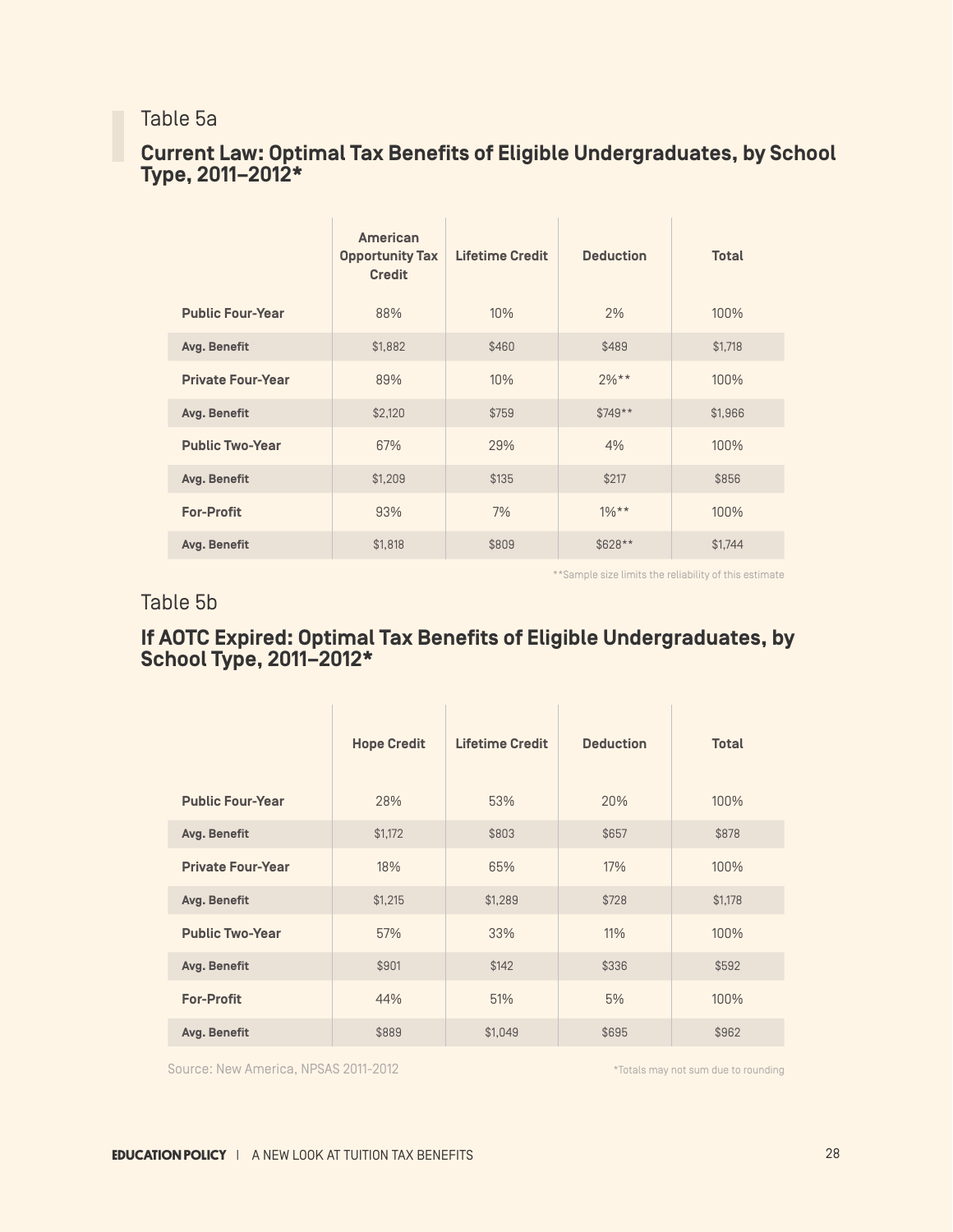Optimal Benefits by School Type Change if AOTC Expires:

- ● Looking at how the expiration of the AOTC would affect students shows that average benefits for those eligible drops the most at public four-year schools. Students at those schools who are eligible for tax benefits would lose \$840 on average. Students at nonprofit four-year schools and for-profit schools would both see approximately \$780 less. (Tables 5a & 5b) Community college students would see the smallest change, at a \$263 reduction, because they have the smallest average benefit under AOTC.
- The types of tax benefits that provide the largest value also changes when the AOTC expires, with the Lifetime Credit becoming the dominant benefit for all but community college students. The deduction would be used more frequently by students attending public four-year schools, when compared to those at other school types. The deduction provides larger tax reductions than the Lifetime Credit if students have tuition costs below \$5,000 and pay a marginal tax rate of 25 percent (which starts at \$34,501 in taxable income for single filers). Students with higher tuition costs, or who are in lower tax brackets, will benefit more from the Lifetime Credit.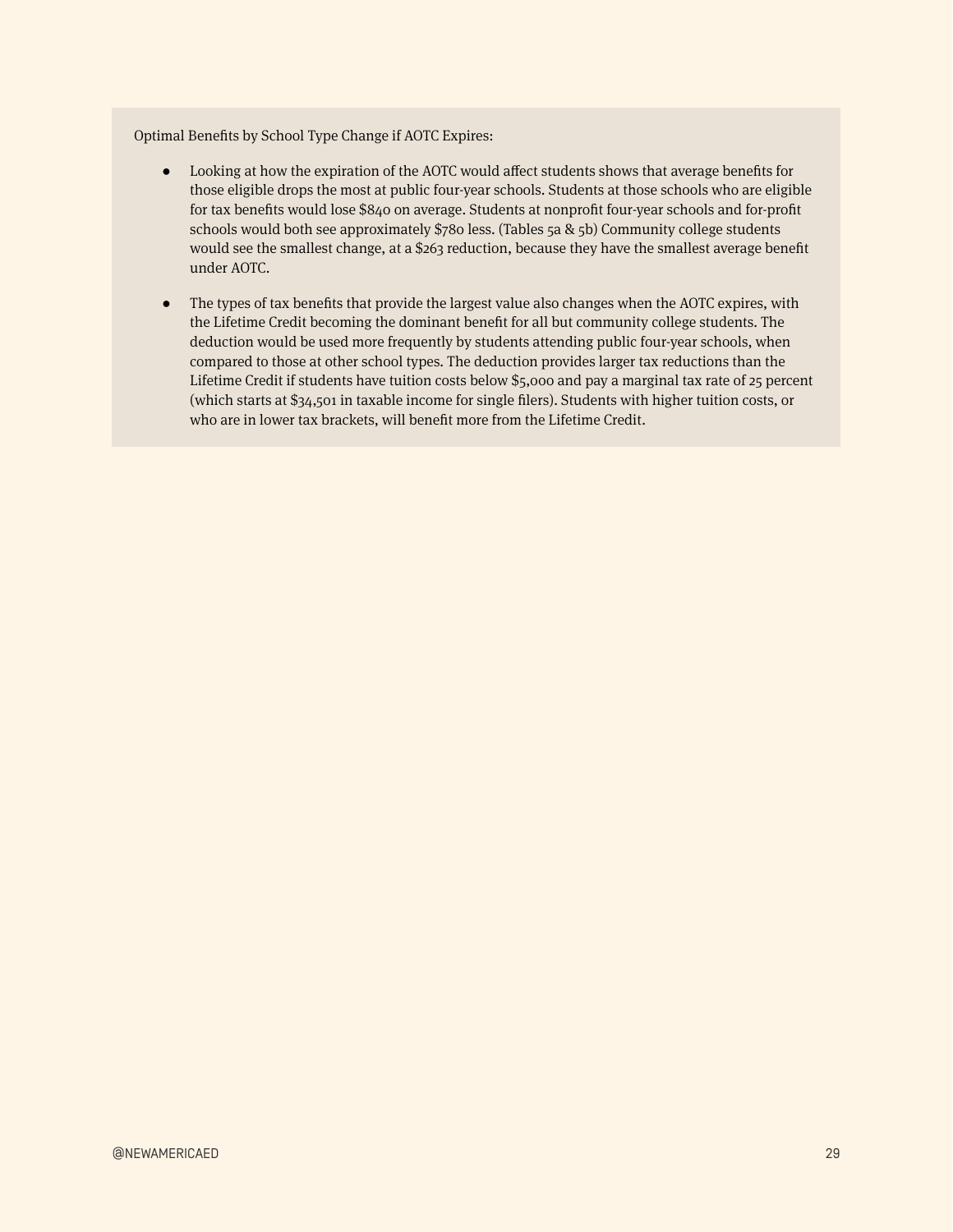# Table 6a

# **Current Law: Optimal Tax Benefits of Eligible Undergraduates, by Income Group, 2011–2012**

|                        | <b>American</b><br><b>Opportunity</b><br><b>Tax Credit</b> | Lifetime<br><b>Credit</b> | <b>Deduction</b> | <b>Total</b> |
|------------------------|------------------------------------------------------------|---------------------------|------------------|--------------|
| \$30,000 or Less       | 78%                                                        | 22%                       | $0\%$            | 100%         |
| Avg. Benefit           | \$1,375                                                    | \$269                     | \$0              | \$1,132      |
| \$30,001-\$65,000      | 82%                                                        | 16%                       | 2%               | 100%         |
| Avg. Benefit           | \$1.935                                                    | \$524                     | \$393            | \$1,676      |
| \$65,001-\$106,000     | 86%                                                        | 11%                       | 3%               | 100%         |
| Avg. Benefit           | \$2,058                                                    | \$603                     | \$313            | \$1,846      |
| Greater than \$106,000 | 90%                                                        | $0\%*$                    | 10%              | 100%         |
| Avg. Benefit           | \$2,056                                                    | $$0*$                     | \$434            | \$1,900      |

\*Sample size limits the reliability of this estimate

# Table 6b

# **If AOTC Expired: Optimal Tax Benefits of Eligible Undergraduates, by Income Group, 2011–2012**

|                        | <b>Hope Credit</b> | Lifetime<br><b>Credit</b> | <b>Deduction</b> | <b>Total</b> |
|------------------------|--------------------|---------------------------|------------------|--------------|
| \$30,000 or Less       | 40%                | 60%                       | $0\%$            | 100%         |
| Avg. Benefit           | \$627              | \$483                     | \$0              | \$541        |
| \$30,001-\$65,000      | 40%                | 54%                       | 7%               | 100%         |
| Avg. Benefit           | \$1,265            | \$1,178                   | \$664            | \$1,178      |
| \$65,001-\$106,000     | 35%                | 53%                       | 12%              | 100%         |
| Avg. Benefit           | \$1,385            | \$1,406                   | \$430            | \$1,281      |
| Greater than \$106,000 | 7%                 | 7%                        | 86%              | 100%         |
| Avg. Benefit           | \$727              | \$1,285                   | \$626            | \$680        |

Source: New America, NPSAS 2011-2012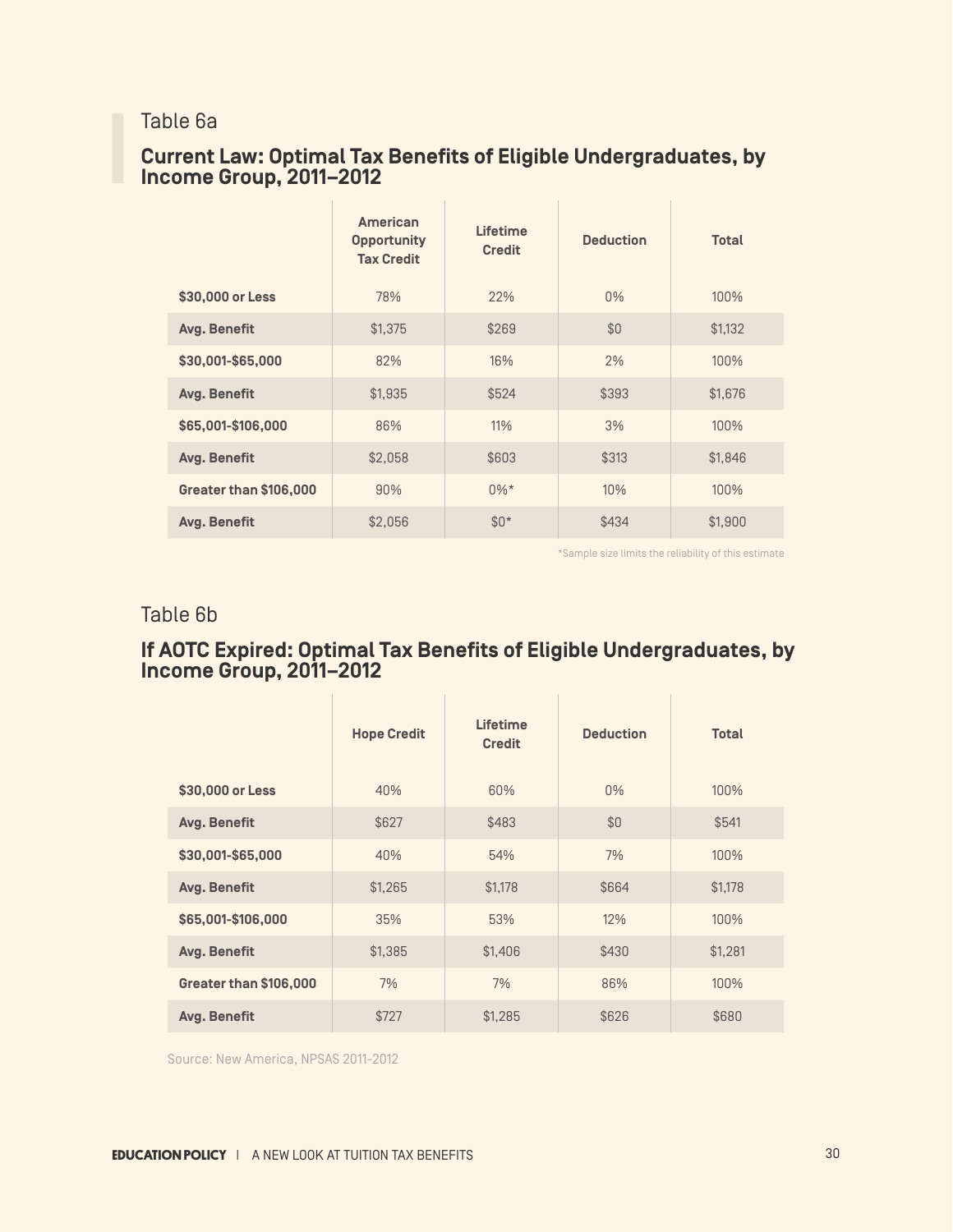Optimal Benefits by Income Group Change if AOTC Expires:

- ● If the AOTC expires, those with the highest incomes would see the greatest reduction in benefits. Those eligible for a tax benefit and earning more than \$106,000 would lose \$1,220 on average. (Tables 6a &6b) They are mostly ineligible for the Hope Credit or the Lifetime Credit due to their high incomes (benefits are phased out for those earning between \$102,000 and \$122,000), and would instead claim the deduction, which provides a maximum \$1,000 benefit (\$4,000 deduction at a marginal tax rate of 25 percent), which is less than half the size of the maximum under AOTC.
- ● Those in the lowest income group also lose a large share of benefits because the refundability of AOTC generally means that members of this group can claim a larger benefit if their federal tax liability is less than \$2,500. On average, those earning less than \$30,000 would be eligible for \$591 less without the AOTC.
- ● Of those eligible for a benefit in the middle two income groups, the reduction in the average benefit should AOTC expire is fairly even, ranging from a \$565 reduction for those earning \$65,001– \$106,000 to a \$498 reduction for those in the \$30,001–\$65,000 group. (Tables 6a &6b)
- The Lifetime Credit becomes the most-claimed benefit for the three lowest income groups should the AOTC expire.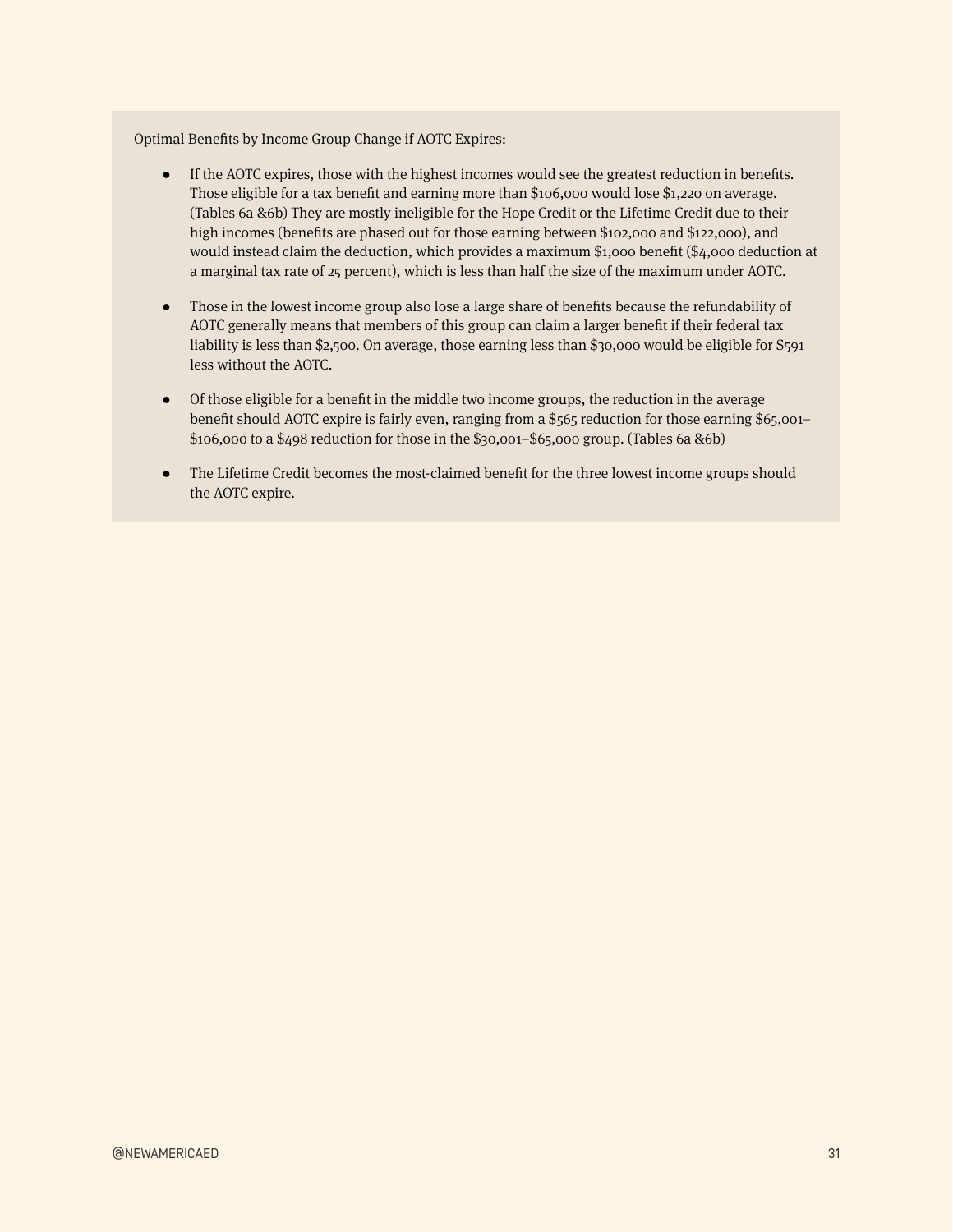# **APPENDIX: DATA AND METHODOLOGY**

The National Postsecondary Student Aid Study (NPSAS) consists of student interviews, as well as matching students to administrative records, including financial data stored in the National Student Loan Data System and the Department of Education's Central Processing System. The NPSAS therefore includes detailed and precise information about each student's federal aid receipt, as well as income information generated through the student's Free Federal Financial Aid Application (FAFSA), if the student applied for federal aid. In other cases, the income information is generated through the student interview.

To estimate the tax benefits for which students and families are eligible we generate a measure of student or family income from the survey data, using adjusted gross income (as it is defined for federal income purposes). In the case of a dependent undergraduate, we use the parents' adjusted gross incomes. In the case of an independent undergraduate, we use her adjusted gross income. For some years, these data are available in the NPSAS dataset as a combined measure. For other years, we construct the values manually. We use the eligibility rules for the tax benefits that are in place for the tax year that matches the first year in the corresponding NPSAS. For example, we use the rules for the AOTC in tax year 2011 for estimating benefits for the 2011–12 school year.

Our estimates exclude students and families from tax benefit eligibility if they did not file a federal income tax return. To make that determination, in the case of the 2007–08 and 2011–12 estimates, we use the NPSAS reported variable for whether or not a student or his parents filed federal income taxes. However, the 1999–2000 and 2003–04 survey data do not include a similar variable. We therefore impute tax-filing behavior for those years using the survey respondent's tax bracket, net tuition costs, marital status, dependency status, and citizenship. We use survey responses from the 2007–08 data to generate logistic regression coefficients with which to predict whether a respondent filed a federal income tax return for these years, excluding those who do not file from receiving a benefit.

We then generate income-eligibility status for each of the tax credits and the deduction for each student or family in our database, based on a continuous income measure, marital status, and dependency status. The tax benefits have different income limits for single and married tax filers. Therefore, we gauge an independent student's tax benefits according to her marital status and according to the parents' marital status in the case of dependent students. We assume married individuals file jointly, an eligibility requirement for the tax benefits. We exclude nonresident aliens from eligibility, even though some may elect to be treated as residents for tax purposes. We also exclude students who are not in the first four years of a degree program, or are not enrolled at least half time, from eligibility for AOTC, but include them for eligibility in the case of the other tax benefits. We then estimate the value of each tax benefit, using the structure of the tax benefit in question, based on a student's reported tuition and fee expenses net of any other grant of scholarship aid he received. In the case of the deduction, we use each tax filer's marginal tax rate—or what that rate would be according to her adjusted gross income—to compute the dollar value of benefits from a reduction in her taxable income.

We then generate a single value of tax benefit eligibility for students or parents based on which of the two credits or the deduction provides the highest dollar value. Families are able to claim multiple benefits if they have multiple students enrolled, but the value we generate represents only the per-student tax benefit, not the total benefits a family could claim if it had two or more dependents attending school at the same time. This step reflects the fact that students and families must have federal income tax liability to offset in order to qualify for a credit. We then adjust those values if a student's or family's federal income tax liability is not sufficient for them to qualify for a credit. The NPSAS dataset includes the amount in federal income taxes that a student or family paid,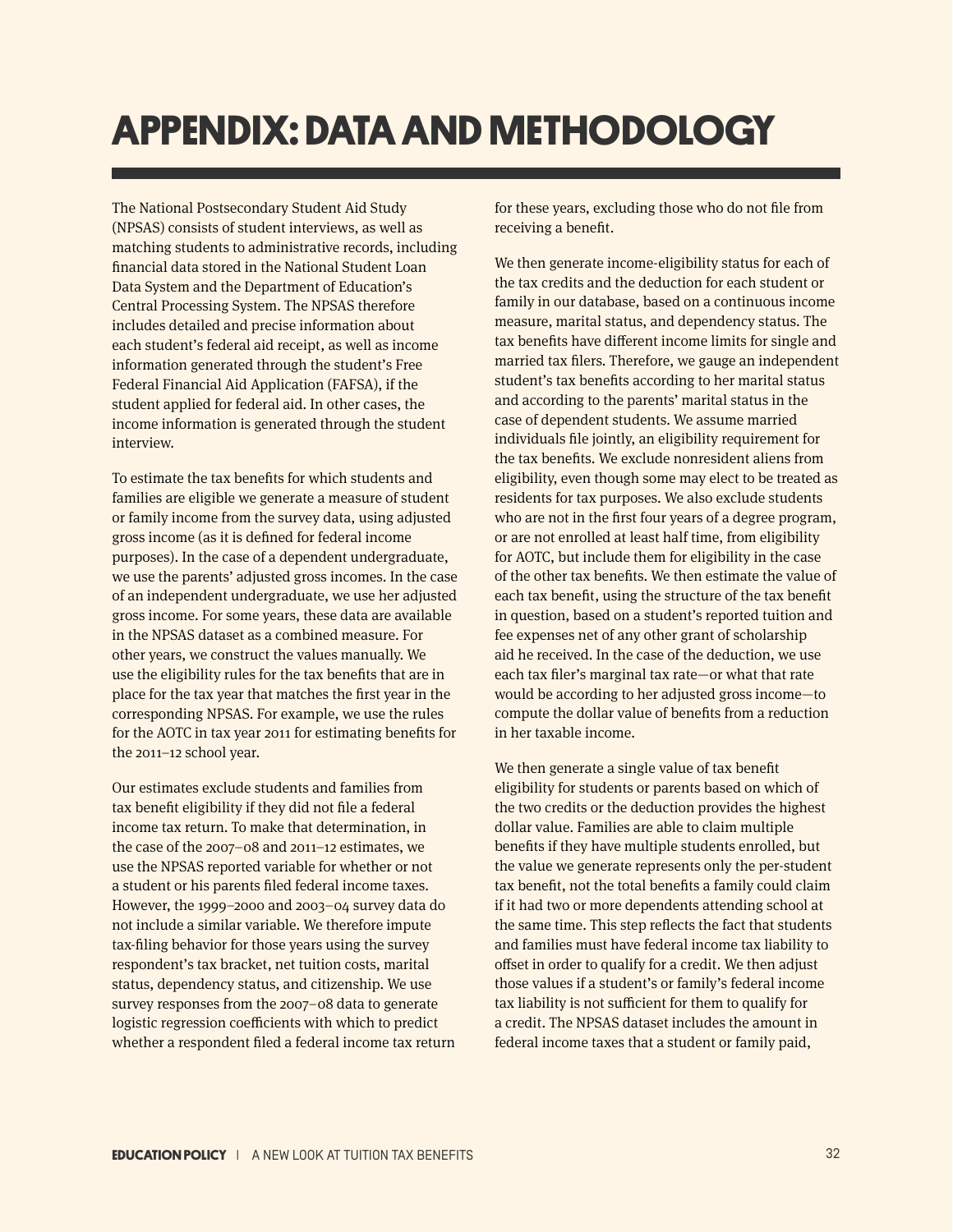but that measure reflects taxes after they would have taken any tax credits. Tax benefit eligibility is more accurately measured using a before-credits measure of tax liability. We therefore increase tax liability in the NPSAS dataset to better match IRS statistics on what tax filers owe before taking tax credits. In the case of AOTC, we artificially increase that liability to ensure the full amount of the refundable benefit is included in tax benefit eligibility.

At the same time we calculate this unified measure of the value of the tax benefits, we categorize each tax filer based on which benefit provides him with the largest tax reduction. In cases where two or more of the calculated benefit values are exactly equal, we assign students to a category in the following order: 1) the Hope Credit or AOTC (depending on which is in effect for a given year), 2) the Lifetime Credit, and 3) the deduction. We repeat this entire process for each year of the survey.

Finally, to compare how benefits and eligibility would change had the AOTC expired, we adjust income eligibility and benefit structures to reflect tax rules accordingly. To do this, we replace the AOTC with the

Hope Credit. We set income eligibility for the Hope Credit equal to that of the Lifetime Credit in 2011 (since the income limits are always the same for the Hope Credit and the Lifetime Credit) and set the maximum benefit for the Hope Credit to what it would have been that year. We then repeat much of the above process using the 2011–12 NPSAS dataset to create a comparison of what would have happened if AOTC had expired.

Our approach is modeled after one that the U.S Department of Education's National Center on Education Statistics used to estimate the tax benefits for the 2007–08 NPSAS. The NPSAS data for 2003–04 and 2007–08 include a derived value for tax credits and deductions. We used these calculations as the starting point for our own imputations. However, the imputed values in the NPSAS include random reductions in the number of undergraduates who claim the benefits to make the data align more with actual take-up rates revealed in IRS statistics. The NPSAS figures for tax benefits therefore are not comparable to our figures because we aimed to provide a measure of eligibility and did not reduce eligibility artificially.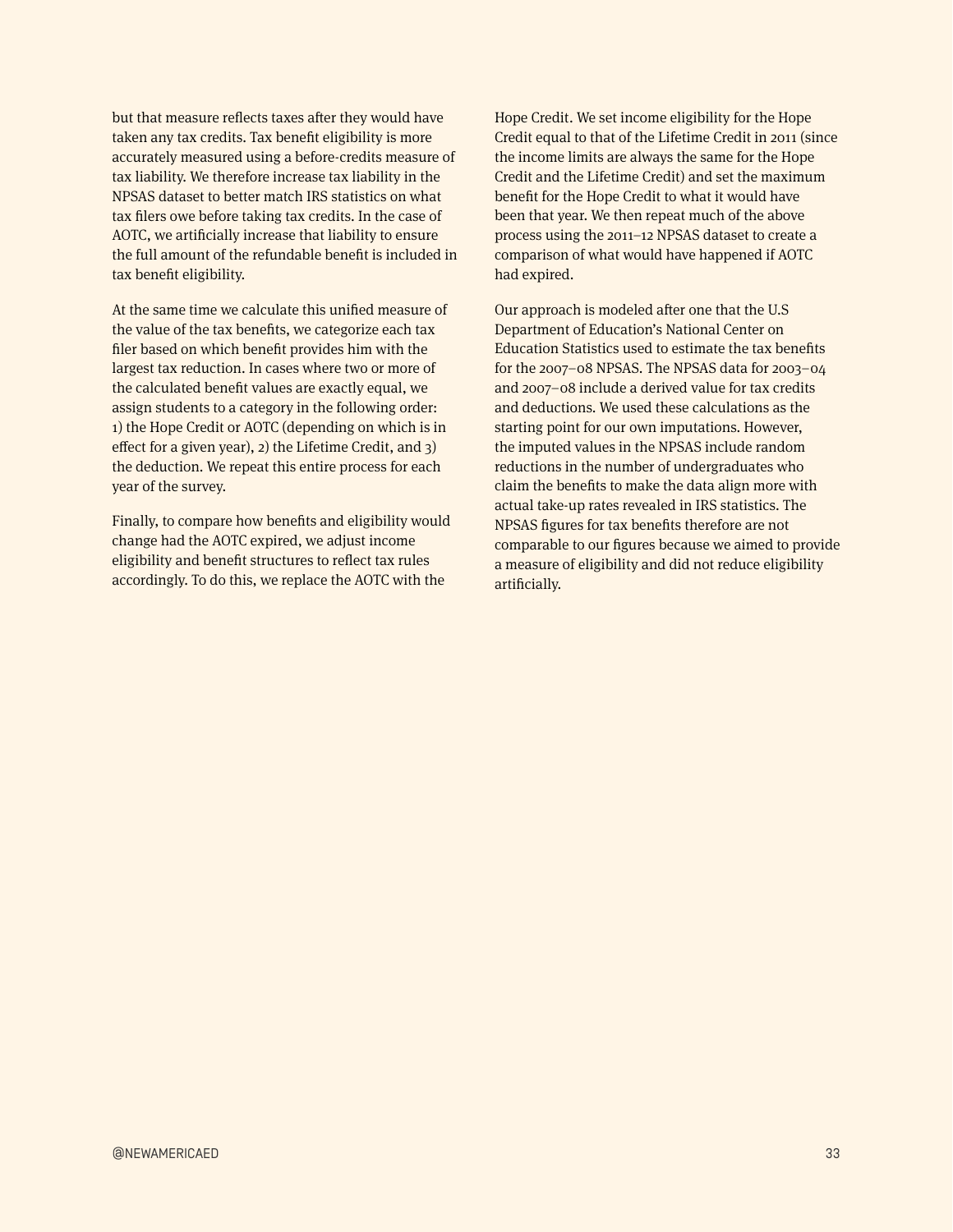# **ENDNOTES**

1 "Barack Obama: Issues: Education," January 21, 2009. **http://web.archive.org/web/20090121085852/ http://www.barackobama.com/issues/education/**

2 **Stephen Burd**, "Moving On Up: How Tuition Tax Breaks Increasingly Favor the Upper-Middle Class," Education Sector, April 2012.

3 **Caroline M. Hoxby** and **George B. Bulman**, "The Effects of the Tax Deduction for Postsecondary Tuition: Implications for Structuring Tax-Based Aid, Working Paper No. 21554," National Bureau of Economic Research, September 2015.

4 **George B. Bulman** and **Caroline M. Hoxby**, "The Returns to Federal Tax Credits for Higher Education, Working Paper No. 20833," National Bureau of Economic Research, January 2015.

5 "The Reimagining Aid Design and Delivery Consortium for Higher Education Tax Reform, Higher Education Tax Reform: A Shared Agenda for Increasing College Affordability, Access, and Success," CLASP, Young Invincibles, New America, and The Education Trust, November 2013.

6 A 2009 GAO study found that 14 percent of filers did not claim a tuition tax benefit for which they appear eligible. However, the increasing prevalence of free tax-filing software should help many families optimize their tax benefits, given that they file a return.

7 "Interaction of Pell Grants and Tax Benefits: Students May Be Foregoing Tax Benefits by Mistake, Fact Sheet," U.S. Internal Revenue Service, **http://www.irs. gov/pub/irs-utl/Pell%20AOTC%204%20pager.pdf**

8 Congress retroactively extended the deduction through the end of 2014. Currently, it is not available for tax year 2015, but it may be extended through congressional action.

9 Early proponents of the benefit, including the Clinton administration, supported a \$10,000 tuition and fees deduction instead but ultimately opted to make this benefit a tax credit.

10 Note that tuition costs financed with federal student loans can still be counted for purposes of claiming a tax benefit.

11 While not part of this study, the Lifetime Credit and the deduction are available to graduate students. Given that such a small share of the undergraduate population benefits from choosing the Lifetime Credit, or the deduction in particular, those benefits are de facto targeted to graduate education.

12 Students whose Pell Grants cover all of their tuition and fees, thereby making them ineligible for a tax benefit, can opt instead to use their Pell Grants for living expenses and pay tuition expenses out-of-pocket (or with loans). That would allow them to then claim a tax benefit because they could show that they had paid tuition expenses. However, if students elect to use Pell Grants or other scholarships for living expenses, the government considers those benefits taxable income and students must pay taxes on them. In practice, it is unclear the extent to which students are aware of and select this option. See also **Stephen Burd**, "Members of Both Parties Agree that Pell Grants Should Not be Taxed," EdCentral (blog), New America, March 7, 2014. **http://www.edcentral.org/membersparties-agree-pell-grants-taxed/**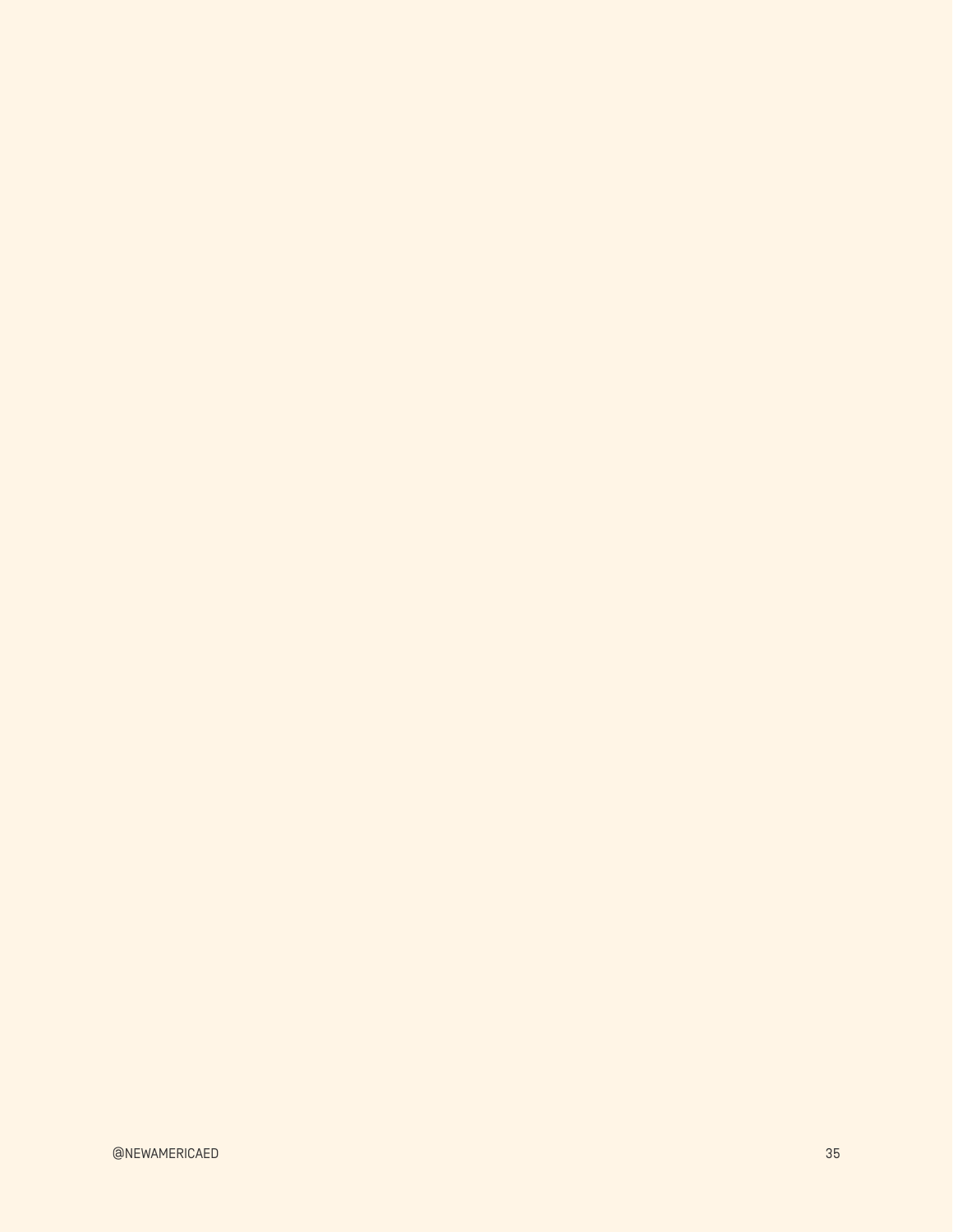

This report carries a Creative Commons license, which permits non-commercial re-use of New America content when proper attribution is provided. This means you are free to copy, display and distribute New America's work, or include our content in derivative works, under the following conditions:

- **• Attribution.** You must clearly attribute the work to New America and provide a link back to **www.newamerica.org**.
- **• Non-commercial.** You may not use this work for commercial purposes without explicit prior permission from New America.
- **• Share Alike.** If you alter, transform, or build upon this work, you may distribute the resulting work only under a license identical to this one.

For the full legal code of this Creative Commons license, please visit creativecommons.org. If you have any questions about citing or reusing New America content, please contact us.

Photos in this report are supplied by, and licensed to, shutterstock.com, unless otherwise stated.